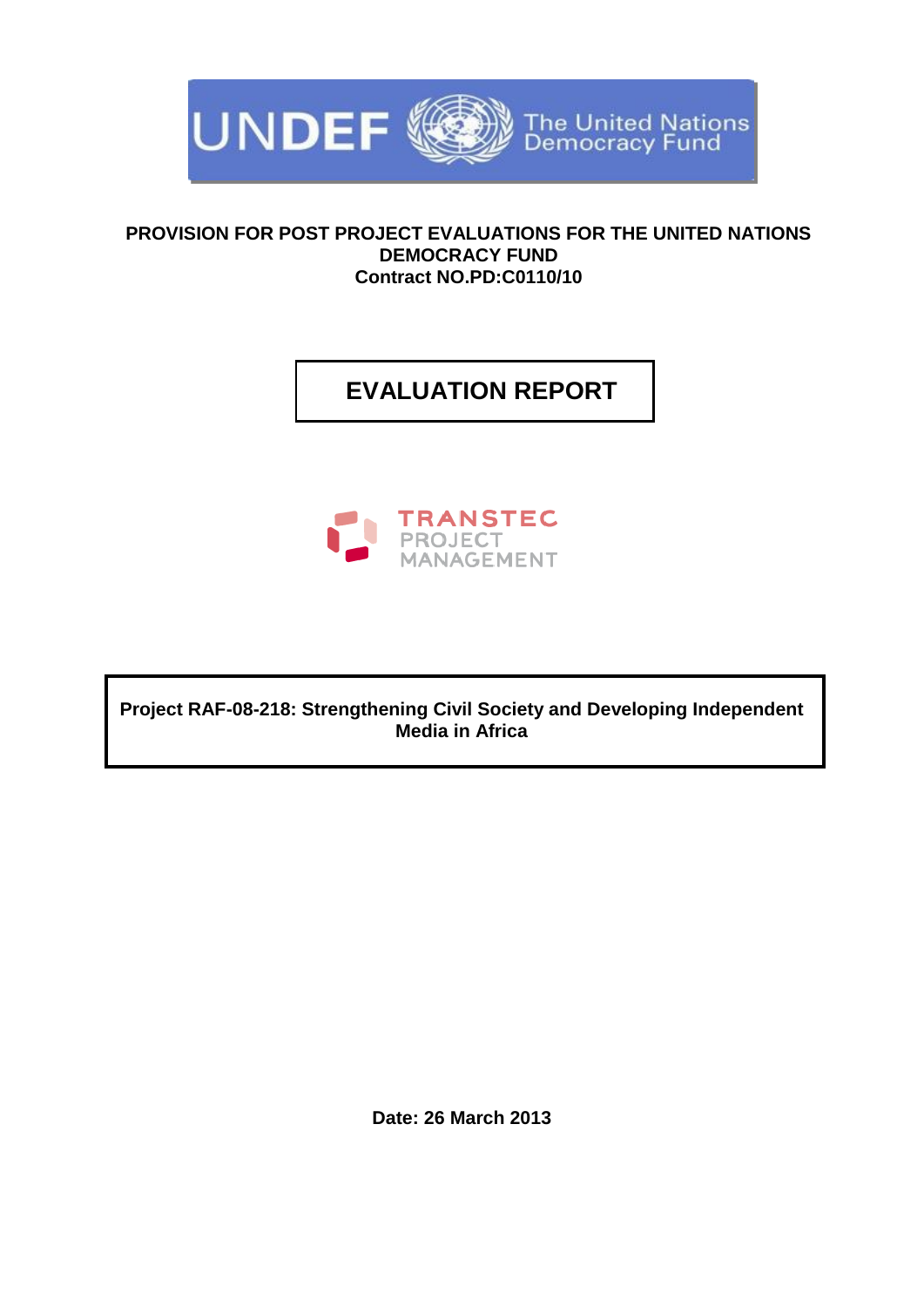#### **Acknowledgements**

The evaluator is grateful to the International Network of Street Paper, particularly Director Lisa Maclean and Program Coordinator Helen Harvey for their help in organizing this evaluation and the contributions of their views. The project's Regional Trainer, Sven Mangels, provided much information – as well as hospitality at his office in Hamburg. The evaluator also wishes to thank the managers and staff of the papers he visited in Lagos and Cape Town, as well as the vendors who patiently waited to be interviewed. A number of other project stakeholders in countries not visited by the evaluators have kindly agreed to hold interviews by phone, the evaluator wishes to thanks them for that.

**Disclaimer:** The views expressed in this report are those of the evaluator. They do not represent those of UNDEF or of any of the institutions referred to in the report.

**Authors:** Pierre Robert wrote this report. Landis MacKellar (evaluation team leader) provided editorial and methodological advice and quality assurance with the support of Aurélie Ferreira, Evaluation Manager. Eric Tourres, Project Director further supported the evaluation at Transtec.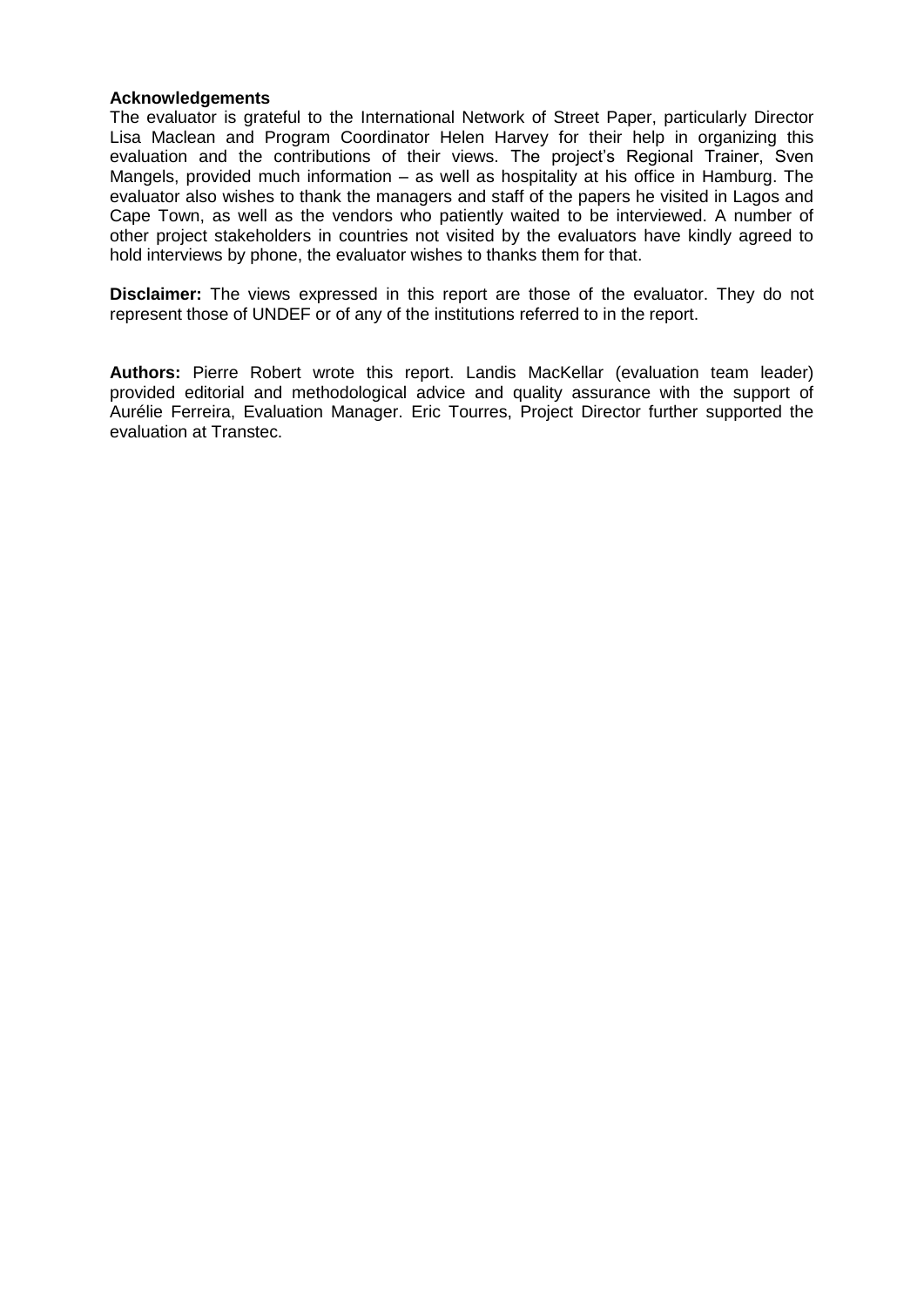# **Table of Contents**

| Τ.   |       |  |  |  |
|------|-------|--|--|--|
| Ш.   |       |  |  |  |
|      | (i)   |  |  |  |
|      | (ii)  |  |  |  |
|      | (iii) |  |  |  |
| III. |       |  |  |  |
|      | (i)   |  |  |  |
|      | (ii)  |  |  |  |
| IV.  |       |  |  |  |
|      | (i)   |  |  |  |
|      | (ii)  |  |  |  |
|      | (iii) |  |  |  |
|      | (iv)  |  |  |  |
|      | (v)   |  |  |  |
| V.   |       |  |  |  |
| VI.  |       |  |  |  |
|      |       |  |  |  |
| VII. |       |  |  |  |
|      |       |  |  |  |
|      |       |  |  |  |
|      |       |  |  |  |
|      |       |  |  |  |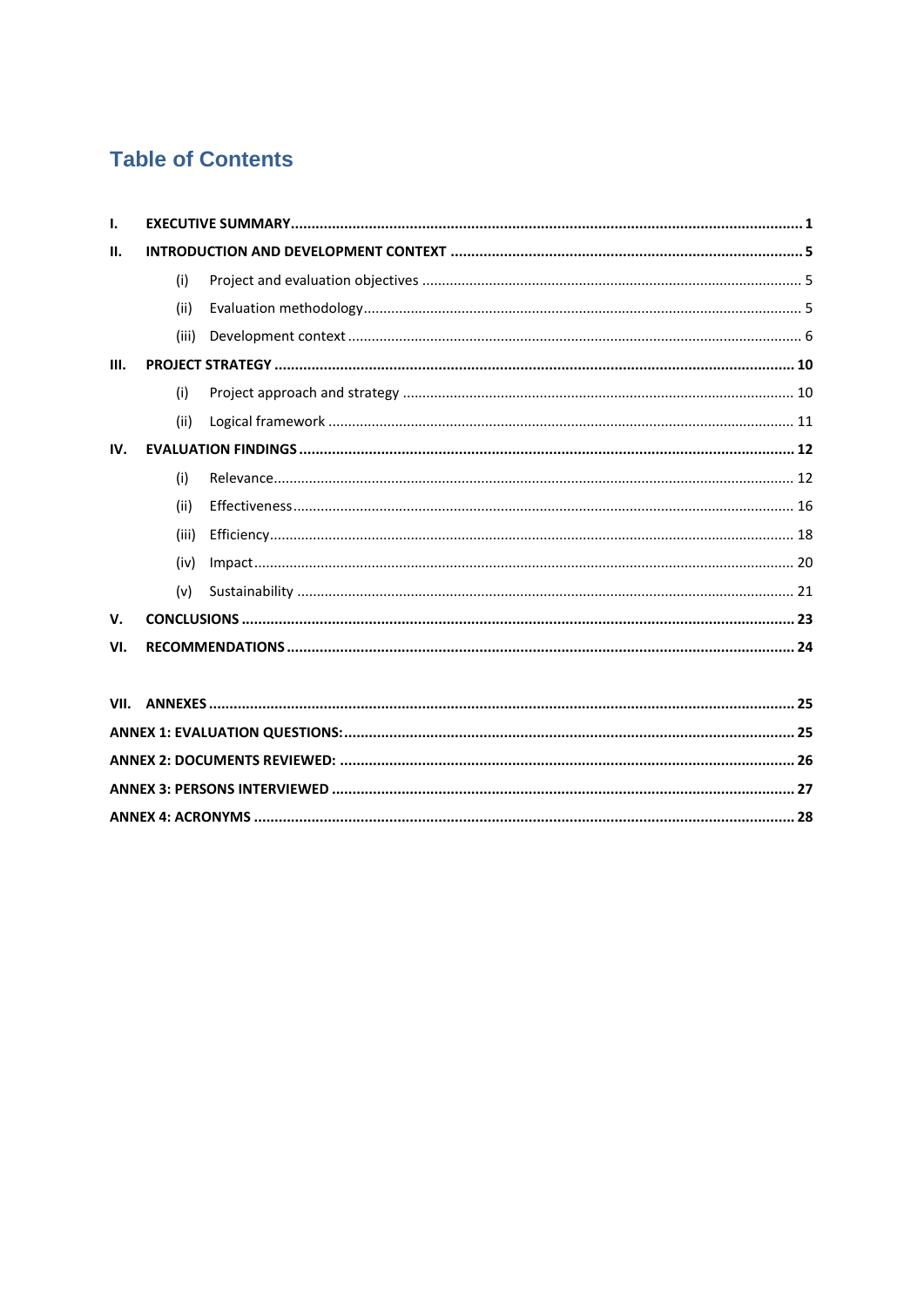## <span id="page-3-0"></span>**I. Executive Summary**

## *(i) Project Data*

This report is the evaluation of the project "Strengthening civil society and developing independent media in Africa" implemented from December 2009 to May 2012 by the International Network of Street Papers Foundation (INSP), with partners in six African countries (Burundi, Kenya, Malawi, Nigeria, South Africa and Zambia). The UNDEF grant amount was US\$350,000, with USD 25,000 retained by UNDEF for monitoring and evaluation purposes. The project aimed at addressing "the issues of media conglomeration, censorship, poverty, unemployment and a lack of representation [of] marginalized groups in society" by supporting the development (and, in the case of Nigeria, the establishment) of street newspapers in six African countries.

The project was built around five key objectives; it aimed at supporting six existing street papers as well as establishing the Lagos one. In essence, the project had the following strands of activities:

- Sharing of stories among the participating papers, through a regional coordination unit in Zambia;
- Training for vendors and journalists, through a regional training coordinator and with support from outside journalists;
- Feasibility study and establishment of the Lagos paper:
- Advocacy to the broader public through the regional news service.

## *(ii) Evaluation Findings*

The project was **relevant** in that it appropriately identified two key needs: those of poor people who could benefit from a scheme whereby they could earn a livelihood, and the broader social need for independent information on social issues. INSP – the umbrella group managing the coordination among papers – was in a position effectively to support the project by obtaining funding and by taking on project coordination and supervision tasks. These factors ensured the overall relevance of the project and alone justified funding by UNDEF. Indeed, its achievements, in the face of complex logistical challenges, demonstrated that groups of committed, skilled civil society activists can achieve significant results, as the sections below will highlight.

However, the project's relevance was diminished by a number of design flaws. There was an imbalance between the objectives of the project – which concerned the development of media freedom and independent news, as well as empowerment of the poor – and the project activities, which were directed towards capacity building of the papers themselves and towards training. As a result, training and capacity building were given priority over achieving enhanced representation. A related design flaw was that insufficient attention was devoted to awareness raising and advocacy activities, which should have underpinned the achievement of the objective concerning greater representation of socially disadvantaged people.

The project was remarkably **effective** in that a wide range of activities was implemented as foreseen in the original proposal, and sometimes beyond what was planned. There was significant work done towards enhancing coordination among street papers in the production and sharing of contents, through the editorial coordination work undertaken by the editor of the Zambian paper. This led to articles produced in some countries being re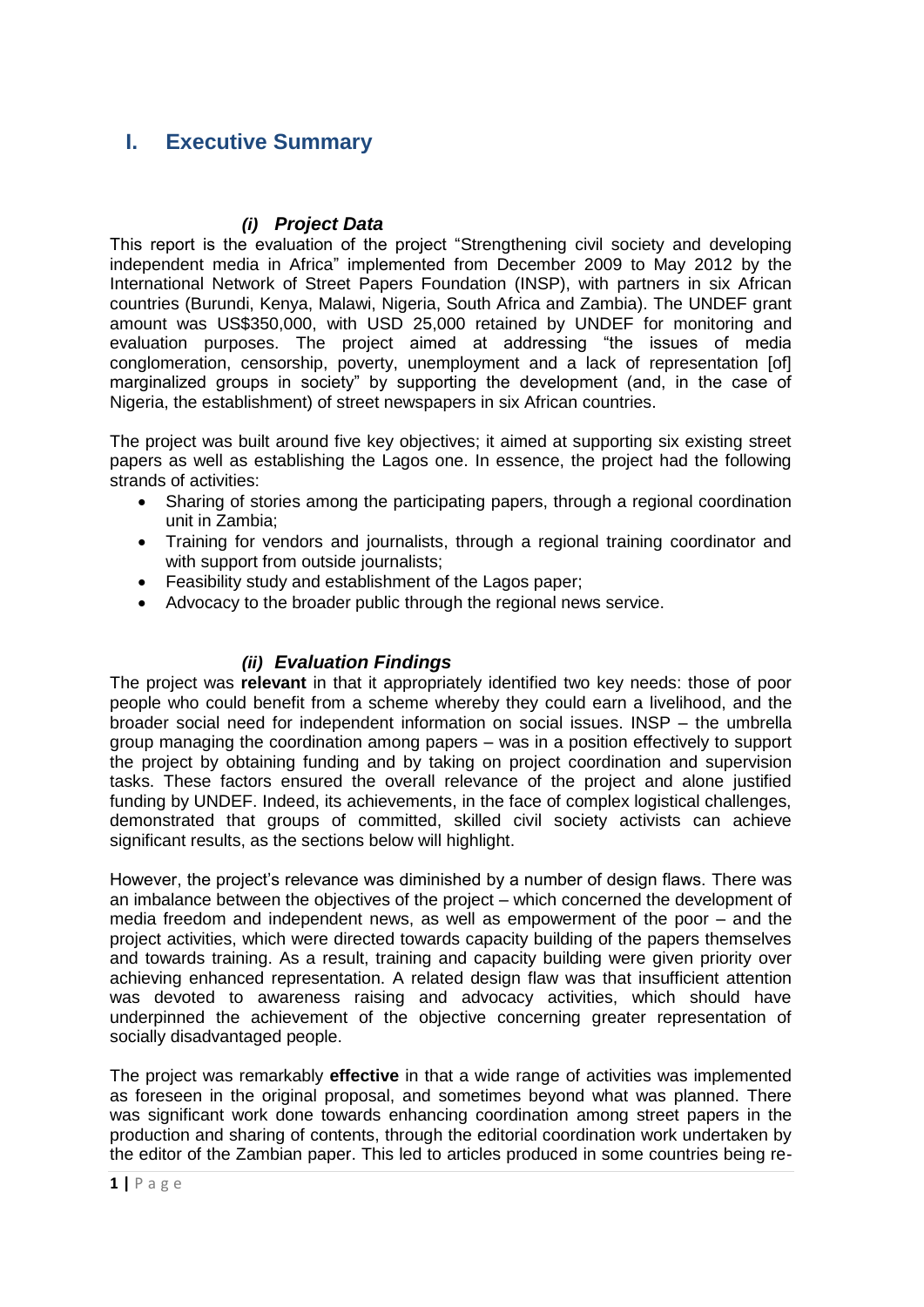used in others. The project has been particularly effective in supporting the region's street papers through training and capacity building, and in establishing the Lagos paper. The regional trainer, in addition to his straightforward training activities (aimed mainly at vendors and secondarily at journalists), effectively became a regional advisor to the various papers. By visiting virtually all of them more than once (and meeting editors and INSP staff on various occasions) he effectively disseminated ideas and approaches across the region.

The project was also effective in terms of outreach to other civil society organizations and to the public at large. However, it cannot be said that the level of outreach undertaken by the project amounted to enhancing engagement by marginalized people in civil society and in democratic dialogue. The outreach undertaken by street papers aimed at disseminating information about the plight of poor and marginalized people, rather than helping these people to engage directly into democratic debate.

The project was generally **efficient,** in the sense that its resources were appropriately used to deliver the planned results and that activities were implemented in a genuinely cost-conscious manner. The project involved extensive travel across the region by the regional trainer, as well as by other project stakeholders on the occasion of regional meetings. Production and printing costs were also high, particularly for the Lagos paper.

The project was managed efficiently. The regional trainer was organizing many activities other than training, under the supervision of the INSP office in Glasgow. All stakeholders interviewed praised the responsiveness and hard work of the trainer and INSP project coordinator. However, the management arrangements did not explicitly give a role to individual paper directors or editors in the management of the project (though the project coordinator and trainer did their best to respond to their needs), thus limiting somewhat the "ownership" of the project by paper managers.

The project achieved **impact** at the national and regional levels. At national level, the clearest impact was in the regional coordination approach, in the sense that the Lusakabased news syndication process was established and ran throughout the project period. The most obvious impact at national level was in Nigeria, where it led to the establishment of a new street paper. The project has also had a positive impact on the population of vendors: the project broadened the provision of good quality training modeled on what was already available in some cities. However, the project's impact on the poor and disadvantaged could have been greater, had the project developed a full advocacy strategy.

One important element of impact is related to the role of street papers as social enterprises. By supporting the network of papers, the project has effectively supported one of the few (if not the only) African social enterprise networks currently in existence. This is significant, in that social enterprises are likely to become a key tool in future, as government and civil society develop new strategies to tackle poverty.

## *(iii) Conclusions*

The conclusions presented here are based on the findings set out in the previous section and on the contextual information presented in section II.

*(i)* **The project was generally relevant and effective.** It was based on a sound analysis of the situation of poor and marginalized people in Africa, and adopted an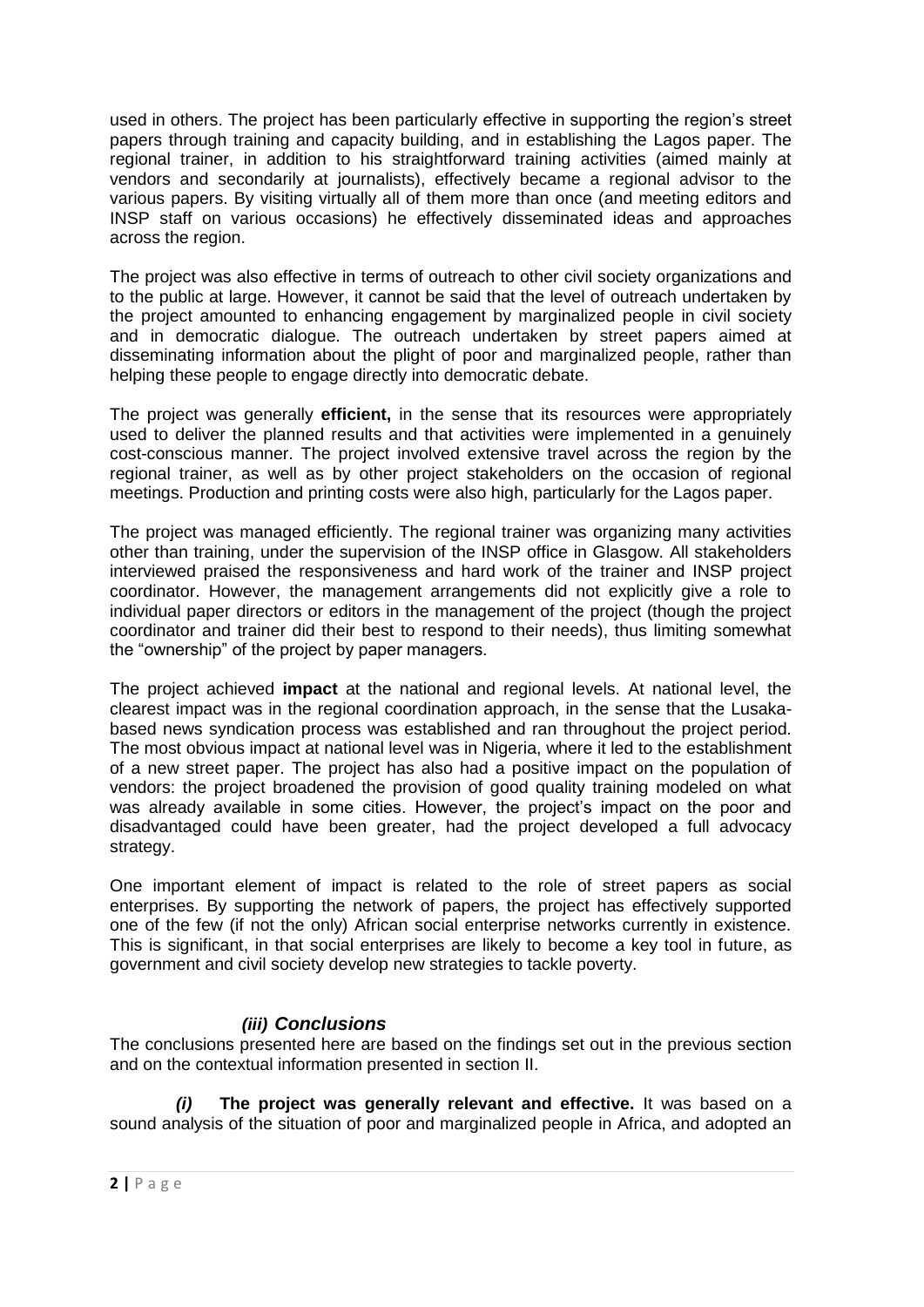innovative social entrepreneurship- and rights-based approach to addressing their needs. It offered effective informal "mentoring" of paper editors and managers.

*(ii)* **The project design had some flaws.** It did not fully address the need to help develop media freedom and independent news because activities focused mainly on capacity building of street papers, and training. It also failed to devote enough attention to advocacy activities on behalf of poor and marginalized people.

*(iii)* **The project design was over-ambitious.** Although based on a sound analysis of needs, it did not take sufficient account of the institutional weakness of African street papers. The need to devote much attention to their support partly hampered the effectiveness of other activities, such as outreach to civil society.

*(iv)* **The project was effective in enhancing regional cooperation in the production and sharing of contents**. This was done through the editorial coordination work undertaken by the editor of the Zambian paper, with project support, and led to articles produced in some countries being re-used in others.

*(v)* **The project was particularly effective in supporting the region's street papers through training and capacity building.** However the outreach undertaken as part of the project did not amount to enhancing engagement by marginalized people in civil society and democratic dialogue.

*(vi)* **The project was generally efficient.** However the project management arrangements did not explicitly give a role to the directors and editors of individual papers in the region, thus limiting their sense of ownership of the project.

*(vii)* **The project was innovative.** It supported what is probably the first social enterprise network addressing the needs of the poor in Africa. It contributed to the resilience of the individual street paper organizations, and visibly enhanced the professionalism of several of them. It also led to the establishment of the Lagos paper.

## *(iv) Recommendations*

### **To INSP:**

*(i)* **INSP should consider future projects in support of the network of African street papers, with different management modalities.** The papers remain in urgent need of further support, and many have good development prospects. However it is essential that the managers and editors of African papers be put explicitly in charge of project management and accountability, with adequate staff support and only secondary support by INSP. This recommendation is based on conclusions (i) and (vi).

*(ii)* **Future projects should reinforce and make more explicit the "mentoring" dimension for paper managers and editors.** While training activities were relevant and effective, the project de facto provided papers with mentoring advice on organizational development. This approach should be formalized and reinforced, subject to managers accepting the obligation to follow practices agreed as part of the mentoring process. This recommendation is based on conclusions (i) and (vi).

*(iii)* **Future projects should have more formal advocacy strategies.** Any new project that aims at reinforcing the democratic representation of poor and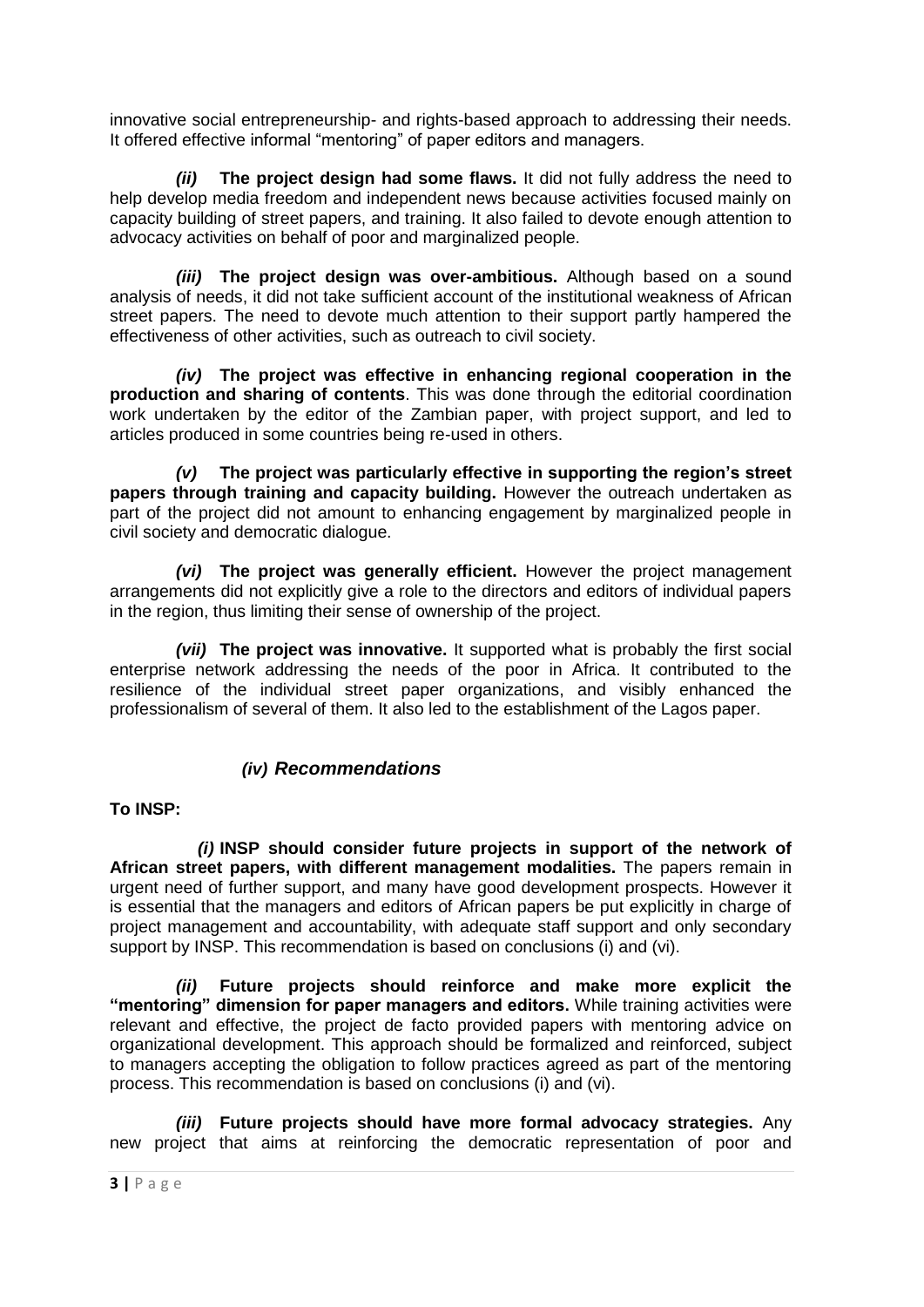marginalized people in the street paper context should include an explicit public awareness and advocacy strategy. This strategy should address specific target audiences, such as municipal government and elected officials. Papers should consider linking up with appropriate advocacy organizations to implement this aspect of projects. This recommendation is based on conclusions (ii), (iii) and (v).

## **To UNDEF:**

*(iv)* **Consider supporting social enterprises working to enhance democracy and human rights.** Social enterprises are relatively new tools of development, and this project showed how they contribute to the exercise of human rights by poor and marginalized people. UNDEF should consider the policy implications of formally including social enterprises in the scope of eligible applicants. This recommendation is based on conclusion (vii).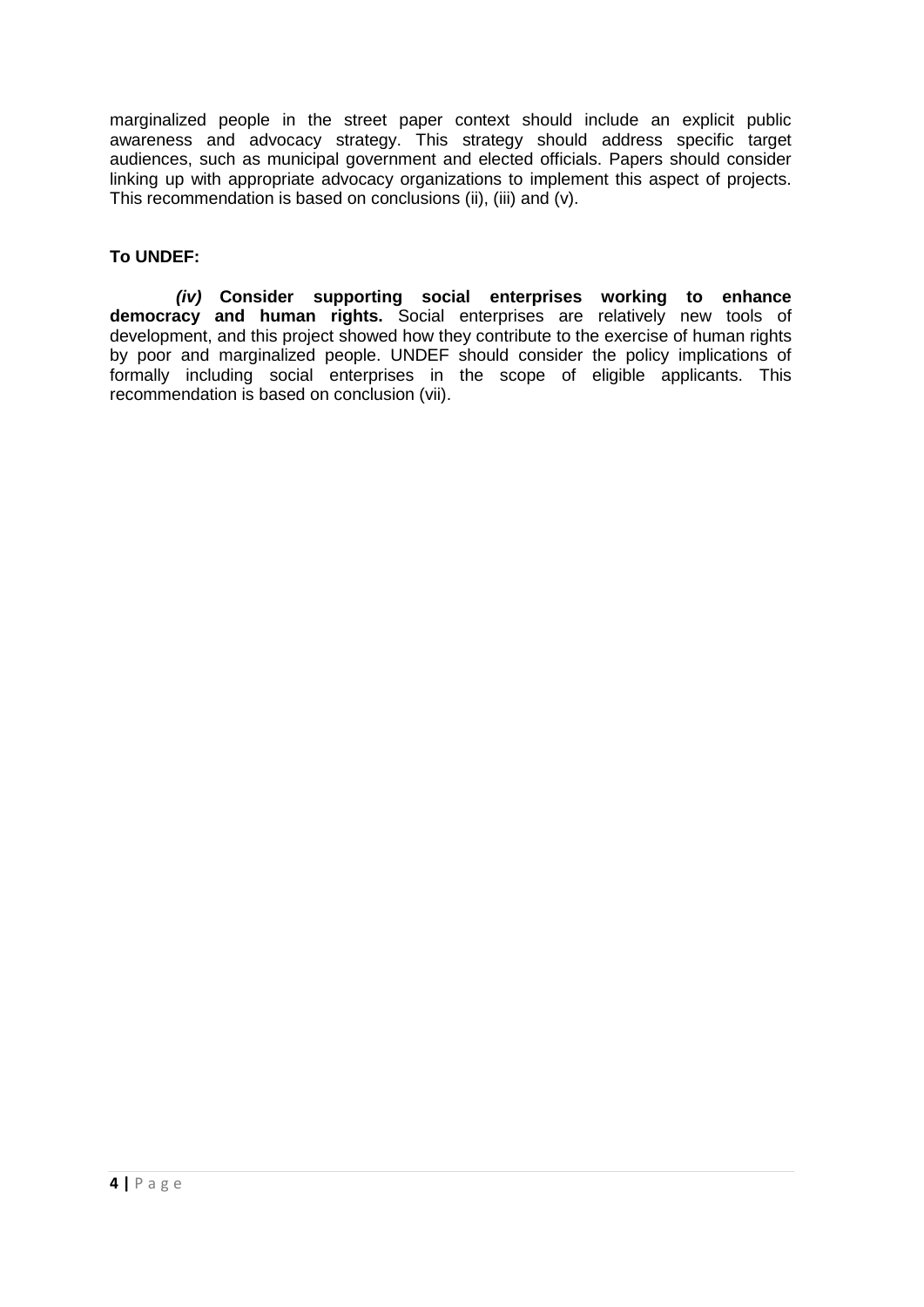## <span id="page-7-0"></span>**II. Introduction and development context**

### *(i) Project and evaluation objectives*

<span id="page-7-1"></span>This report is the evaluation of the project "Strengthening civil society and developing independent media in Africa" implemented from December 2009 to May 2012 by the International Network of Street Papers Foundation (INSP), with partners in six African countries.<sup>1</sup> The UNDEF grant amount was US\$350,000, with USD 25,000 retained by UNDEF for monitoring and evaluation purposes. The project aimed at addressing "the issues of media conglomeration, censorship, poverty, unemployment and a lack of representation [of] marginalized groups in society" by supporting the development (and, in the case of Nigeria, the establishment) of street newspapers in six African countries.

UNDEF and Transtec have agreed a framework governing the evaluation process, set out in the Operational Manual. According to the manual, the objective of the evaluation is to '*undertake in-depth analysis of UNDEF-funded projects to gain a better understanding of what constitutes a successful project which will in turn help UNDEF devise future project strategies. Evaluations also assist stakeholders to determine whether projects have been implemented in accordance with the project document and whether anticipate project outputs have been achieved'*.

## *(ii) Evaluation methodology*

<span id="page-7-2"></span>One expert carried out the evaluation in December 2012. Its methodology is set out in the Operational Manual governing the UNDEF-Transtec framework agreement, with brief additions in the evaluation Launch Note. In accordance with the agreed process, a set of project documents was provided to the evaluators in September 2011 (see list of documents consulted in Annex 2). On that basis, they prepared the Launch Note RAF-08- 218 setting out issues to be considered during the evaluation.

The evaluator was able to follow the standard methodology. The only practical challenge was that it was not possible to visit all project locations, as these were dispersed across Africa – the implementing organization's headquarters being in the United Kingdom. To address this challenge, the evaluator visited the street paper in Lagos and its counterpart in Cape Town, in the latter case on the occasion of other travel. He held phone interviews with INSP headquarter staff and with people involved with the papers in Burundi, Malawi and Zambia. He also met the regional training coordinator in Europe.

In addition to the project documents provided to UNDEF, the evaluation used the following documents:

- Paper and electronic versions of some of the street papers produced during the project period;
- Business plan for the Lagos paper;
- Information available on the websites of the INSP and Cape Town paper;
- Reports about the contents of the training sessions for journalists and vendors;
- A compilation of articles published in each of the papers during the project period.

 $\overline{\phantom{a}}$ 

<sup>&</sup>lt;sup>1</sup> The partners were located in Burundi, Kenya, Malawi, Nigeria, South Africa and Zambia.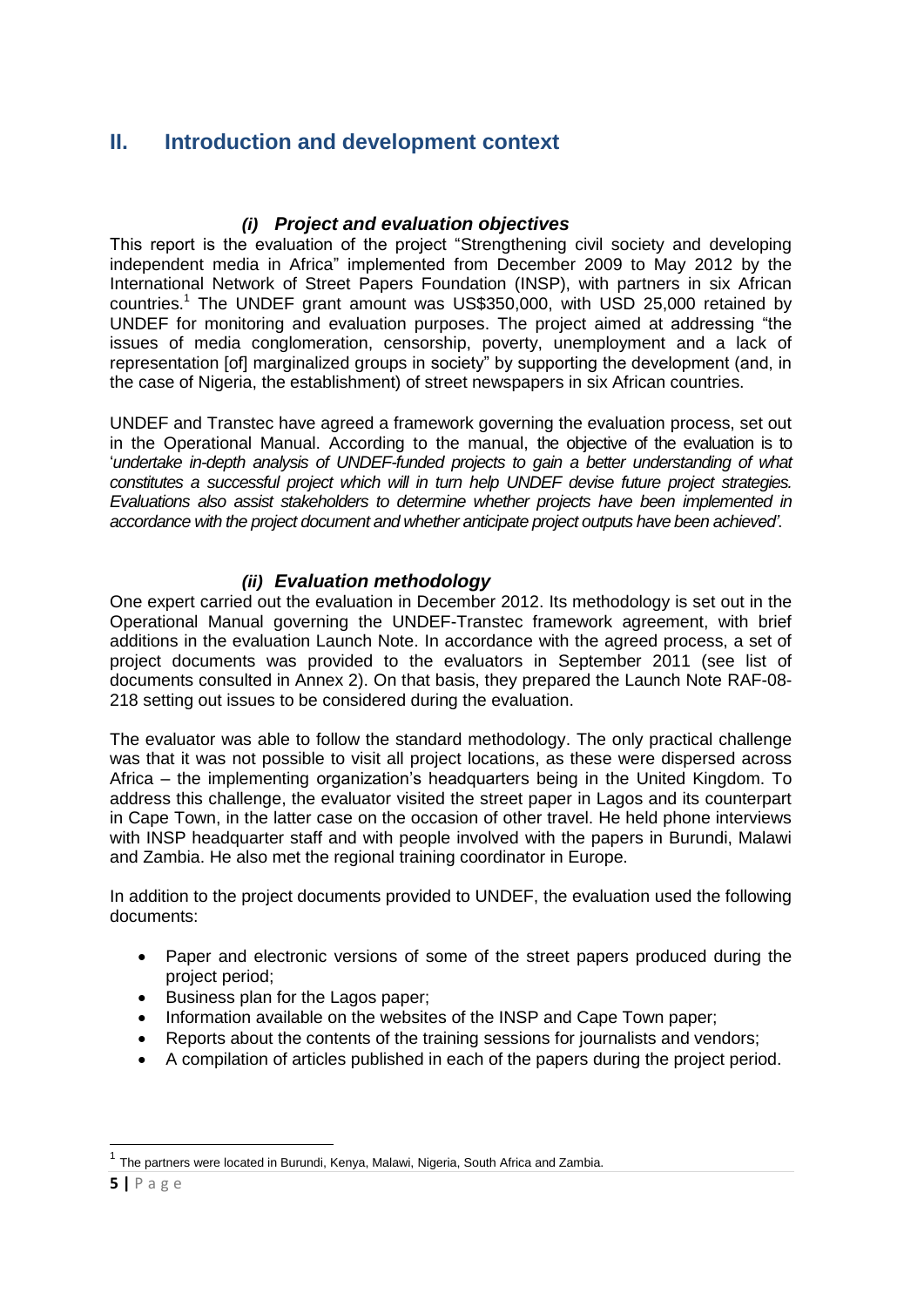## *(iii) Development context*

#### <span id="page-8-0"></span>**Feasibility of Africa's street papers**

Street newspapers are not as common in Africa as they are in the more developed world, yet conditions exist there for such papers to be established or reinforced. As indicated in the box on the left, street papers fulfil two different but inter-related basic functions: to help poor people earn a living by selling the paper, and provide readers with independent information on issues that include social concerns in their city, country or region.

The socio-economic context in the countries covered by the project includes elements conducive to the development of street papers, as well as major challenges. Conducive aspects include:

- Rules and regulations that generally permit, if not support, the establishment and management of non-profit enterprises;
- Media regulations that allow (though in some countries limit) the papers to print independent contents;
- The presence in each country of individuals able and willing to establish and manage street papers (many of those working on the current papers were drawn from non-governmental organisations involved in social work);
- The availability of journalists to research and write stories on issues of interest to the papers;
- The willingness of local and international personalities to lend their image and fame to street papers, thus helping sales;
- Large concentrations of potential vendors and other beneficiaries of the social work associated to street papers: people without regular income, often living in slums or informal settlements, and their dependents.

#### **What is a street newspaper?**

Street papers are quintessentially urban phenomena. They differ in each city but share two common characteristics:

- Provision of a livelihood to poor people. Vendors usually retain half of the price of copies sold.
- Articles covering issues not always found in "mainstream" magazines, written specifically for the papers.

The INSP gives advice to member papers, such as a code of conduct for vendors, but each paper is run as an independent entity. The INSP also runs a news service that provides contents, which street papers are free to use.

Some papers are established social work institutions providing vendors with vocational training, job placement and other services. Papers differ in terms of editorial contents (such as mix of news, entertainment and sport); share of locally produced articles; appearance (newsprint or glossy paper) and target audiences. Approaches also differ in terms of vendors targeted, frequency of publication, use of the Internet, etc.

Though most street papers carry stories about poverty and other social issues, they do not necessarily make these their main focus. They frequently highlight positive action taken by poor people themselves, so as to avoid "discouraging" readers or hampering sales.

 The emergence in most cities concerned of an educated "middle class" that is interested in independent information and reporting, and has the financial capacity to purchase papers.

Challenges include in particular:

- The hostility of some governments to media criticism of their action (or lack thereof) in relation, for example, to social problems;
- The relatively small size of the "middle class" population that is financially able to purchase street papers regularly and interested in reading them;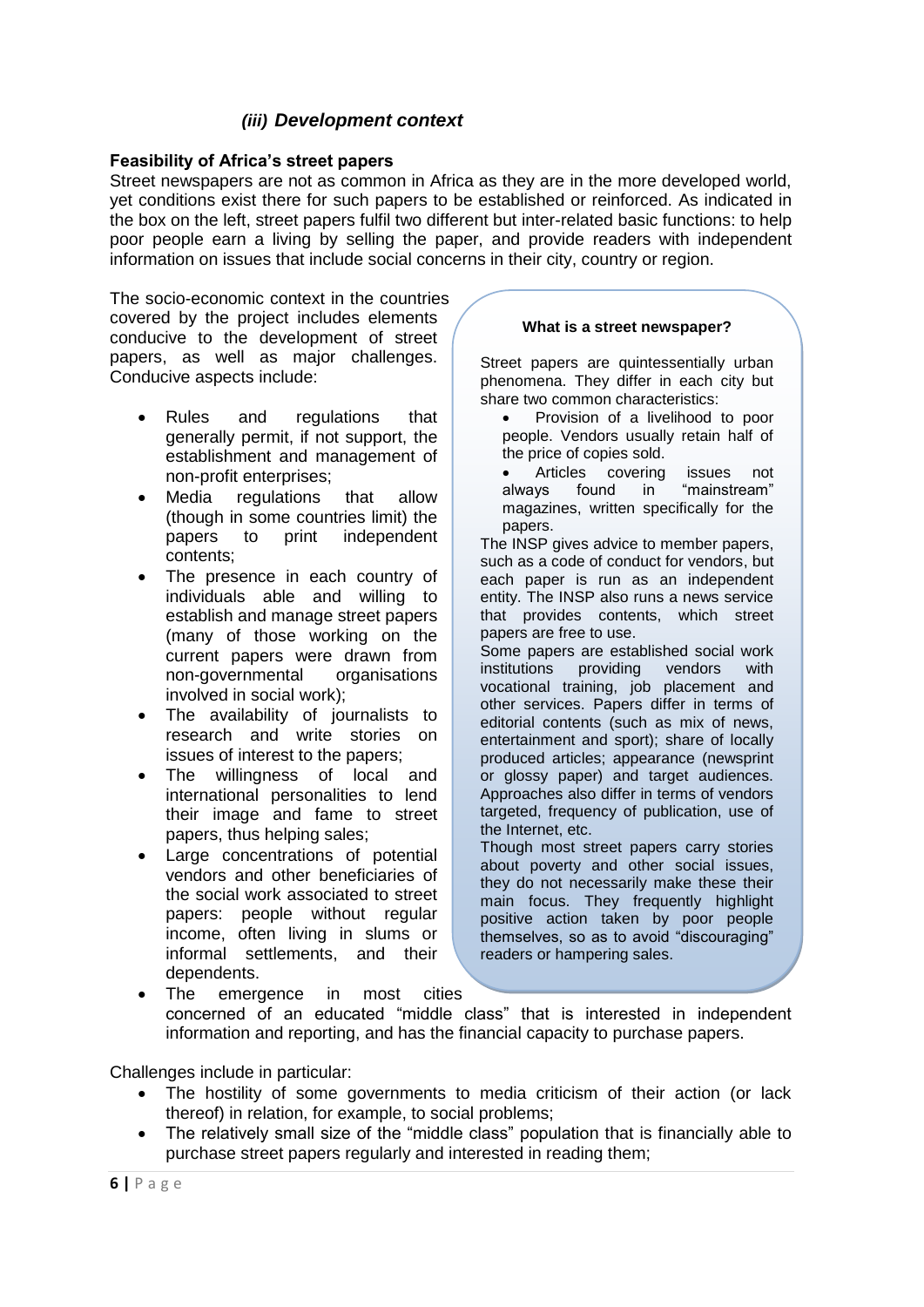- The relatively high production costs of magazines in many African countries, which makes it difficult for street papers to be self-sustaining;
- The mediocre training of many junior journalists in the countries concerned, which makes it difficult for papers to source quality local contents;
- The difficulty for vendors in most of the countries concerned to sell regularly enough copies of papers to earn an adequate living;
- The relative novelty of the street paper concept in most of sub-Saharan Africa (except South Africa), which requires additional marketing to convince the target audience to buy a paper;
- In common with all print media, an additional challenge faced by street papers is that the Internet is perceived by many middle class users as an essentially free source of



**Participants in a Big Issue South Africa domestic violence workshop, Spring 2010. ©BISA**

information, thus making the papers' contents less valuable to them.

In this context, it could appear that street papers are most likely to be successful if established in an urban area large enough to support a sufficient buyer population, and where there is a sufficient pool of quality journalists willing to produce contents for low fees. The papers in Cape Town, Lagos, Johannesburg and Nairobi certainly met these criteria, these cities being among the largest in sub-Saharan Africa. By contrast, Lusaka (1.8m), Bujumbura and Blantyre (0.7m to 0.8m) may appear be too small to sustain their own papers.<sup>2</sup>

Experience, however, suggests that these criteria are not always sufficient or even relevant. Papers can experience difficulties despite having a large potential buyer population. Lagos is so large, for example, that vendors need to invest a lot of time and money simply to travel from their home areas to those parts of town where they can sell papers. Conversely, papers can achieve objectives in smaller cities – admittedly in part by helping fewer vendors.<sup>3</sup>

Until the present project, street papers have also succeeded because of the commitment and energy of local activists. Indeed, the paper in Lagos is the first one that was established on the basis of a decision taken outside the city – though even in this case, establishment was conditional on the INSP identifying the local capacity, including people with relevant skills and commitment, which it did through a feasibility study process.

### **Street papers as social enterprises**

**.** 

<sup>&</sup>lt;sup>2</sup> See [www.citypopulation.de](http://www.citypopulation.de/) and the Wikipedia entries on the cities concerned. Estimates of population vary widely, particularly in the absence of recent census data. Estimates also vary when the "suburbs" of main cities (officially considered rural) are counted as part of the population of a given conurbation.

According to [www.citypopulation.de,](http://www.citypopulation.de/) the ten largest cities in sub-Saharan Africa are, in decreasing order of main agglomeration population and according to 2010 estimates: Lagos (11.8m); Kinshasa; Johannesburg; Khartoum; Abidjan; Cape Town; Durban; Accra, Nairobi and Kano (3.37m).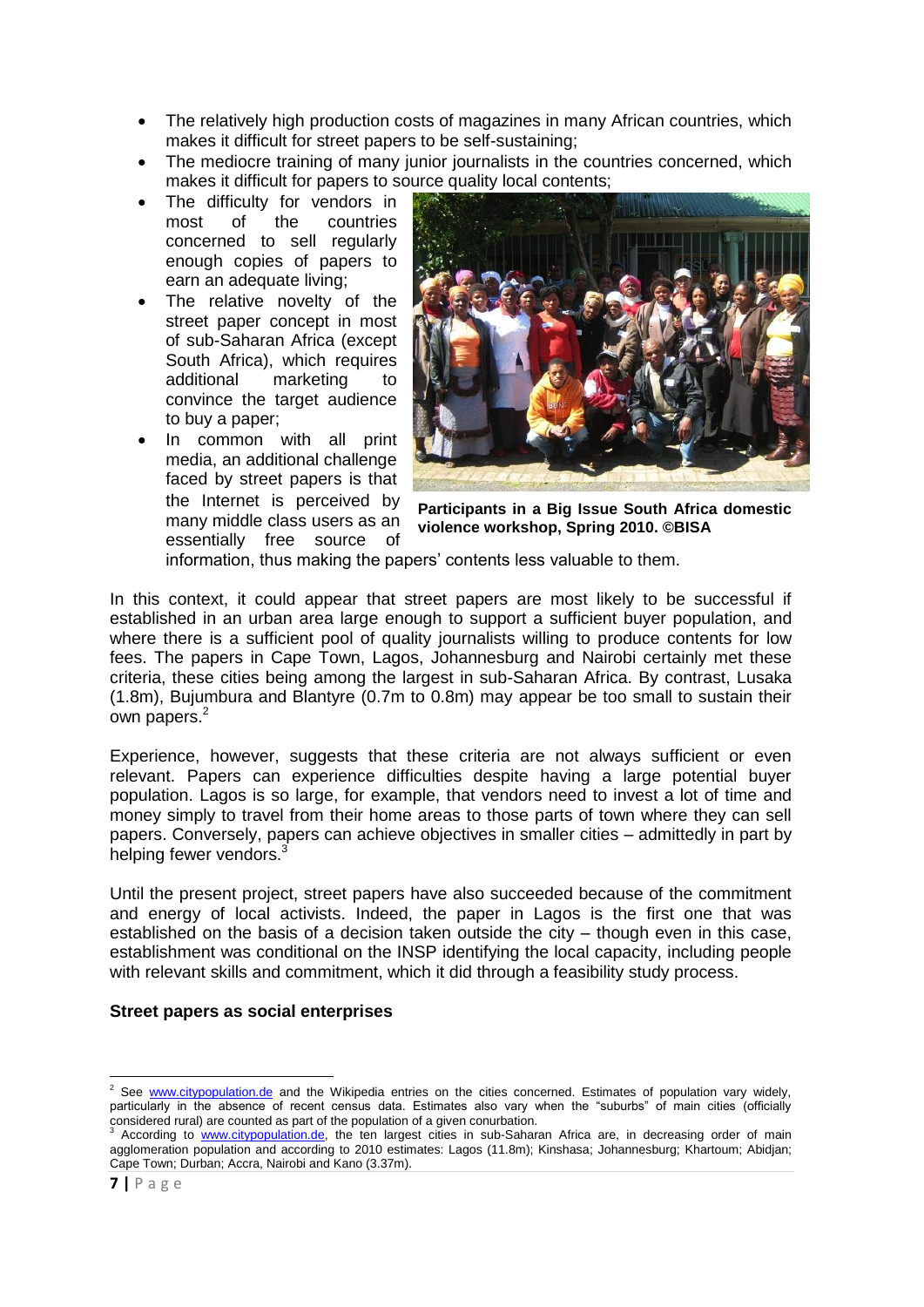The primary function of street papers<sup>4</sup> is to help vendors generate an income from sales. Vendors effectively purchase copies of the paper for half of the cover price and therefore keep half of the cover price of each copy they sell.

However sales themselves, for most papers, are only part of their relationship with vendors. Most papers also carry out a vendor selection process (which involves engaging with training to vendors on sales



poor communities) and provide **Big Issue Zambia vendor training, April 2011. ©BIZ** 

techniques. Beyond this basic level of interaction, the more established papers have fullyfledged vendor relations programmes, which may include vocational training, awarenessraising on HIV, etc. The Cape Town paper also has a job and traineeship placement officer, and assists vendors in joining educational programs. Journalists who produced contents for the papers (or journalism students working as interns) have also received training as part of the UNDEF-funded project.

While providing beneficiaries with various forms of support, street papers are also small businesses engaging with a range of professionals, such as journalists, designers and printers. They sometimes achieve visibility through other media, by having stories quoted in the mainstream press, vendors interviewed, etc. They also sometimes enjoy privileged access to well-known personalities who will grant interviews to street papers as a way to support them.

#### **Street papers as sources of information**

The papers generally present a mix of contents comparable to that of mainstream current affairs magazines: articles and features on social issues, the environment, entertainment and culture, sports, etc. The papers are, in the main, politically neutral. <sup>5</sup> Articles are normally produced specifically for the papers, and most street papers present a mixture of own contents and material shared with other street papers.



**Big Issue Malawi vendors, 2011. ©BIM**

**.** 

<sup>4</sup> From their format (often A4) and appearance (color cover, photographs, general layout) they resemble magazines more than newspapers. However the term "street paper" is the one most commonly employed by INSP and individual paper staff.  $5$  There is obviously no objective measure of political neutrality. The copies of papers seen by the evaluator did not contain articles praising individual political leaders, still less calls for voting in favour or one or the other. To some readers the very fact that they include articles about poor people and social concerns may, however, may make the papers appear to be taking political positions. However the evaluator found such articles to be written in a factual and impartial manner.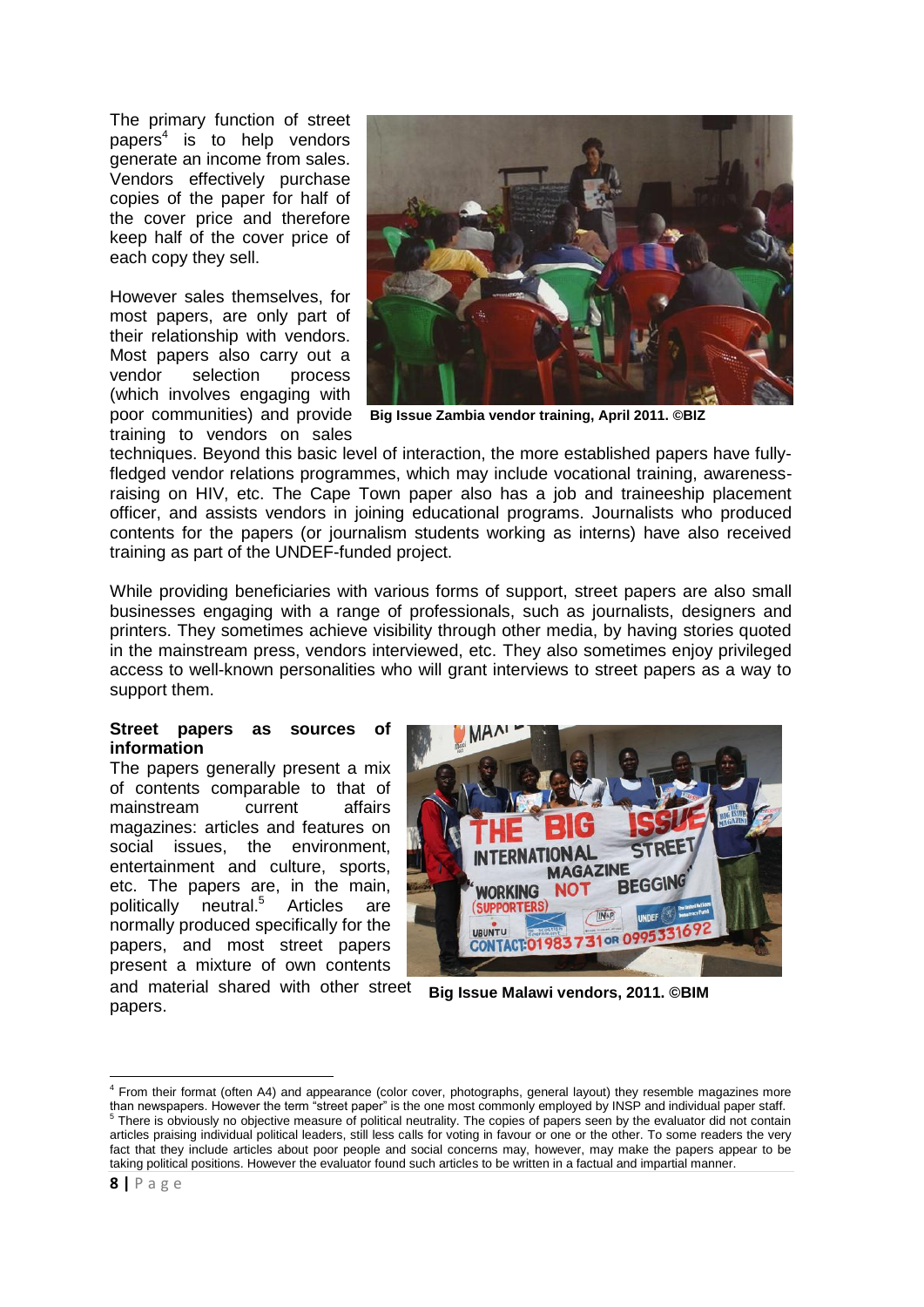The papers do not – and do not attempt to – present a view of society "alternative" to that of the "mainstream" press in their country. Many if not all of the stories they carry could appear in mainstream magazines (though in some markets there are no comparable magazines at all). Also, the papers face the same marketing requirements as mainstream magazines: they need to carry stories that buyers want to read.

Despite this caveat, the papers do, as a whole and when read over several issues, present information in a way that demonstrates social concerns, in a consistent way that the mainstream press probably does not generally achieve. Someone reading successive issues of The Big Issue in Lagos or Cape Town will not fail to notice stories on social issues in their city and examples of action taken at various levels to overcome poverty, even if they do not read the papers from cover to cover.

It does not follow that street papers can, on their own, fill gaps in mainstream media reporting, still less that they can be seen as bastions of press freedom and independence on their own. However they do constitute a significant outlet for social journalism, providing reporting that is not easily found elsewhere in the local print media market.

### **Other projects in the field**

To the evaluator's knowledge, there is no regional project comparable to INSP's in Africa. Foundation Hirondelle of Switzerland supports a number of media (mainly radio) outlets across the continent, and a number of organizations train journalists and engage in other forms of capacity building related to the media. However, no other project involves the establishment or development of independent media supporting the poor.<sup>6</sup>

 6 Transtec's Media Cluster evaluation of 2012 reviewed about a dozen media-related UNDEF-funded projects around the world. That document provides a breakdown of the range of activities that UNDEF has supported in the past several years. None had a scope comparable to that of the project under consideration.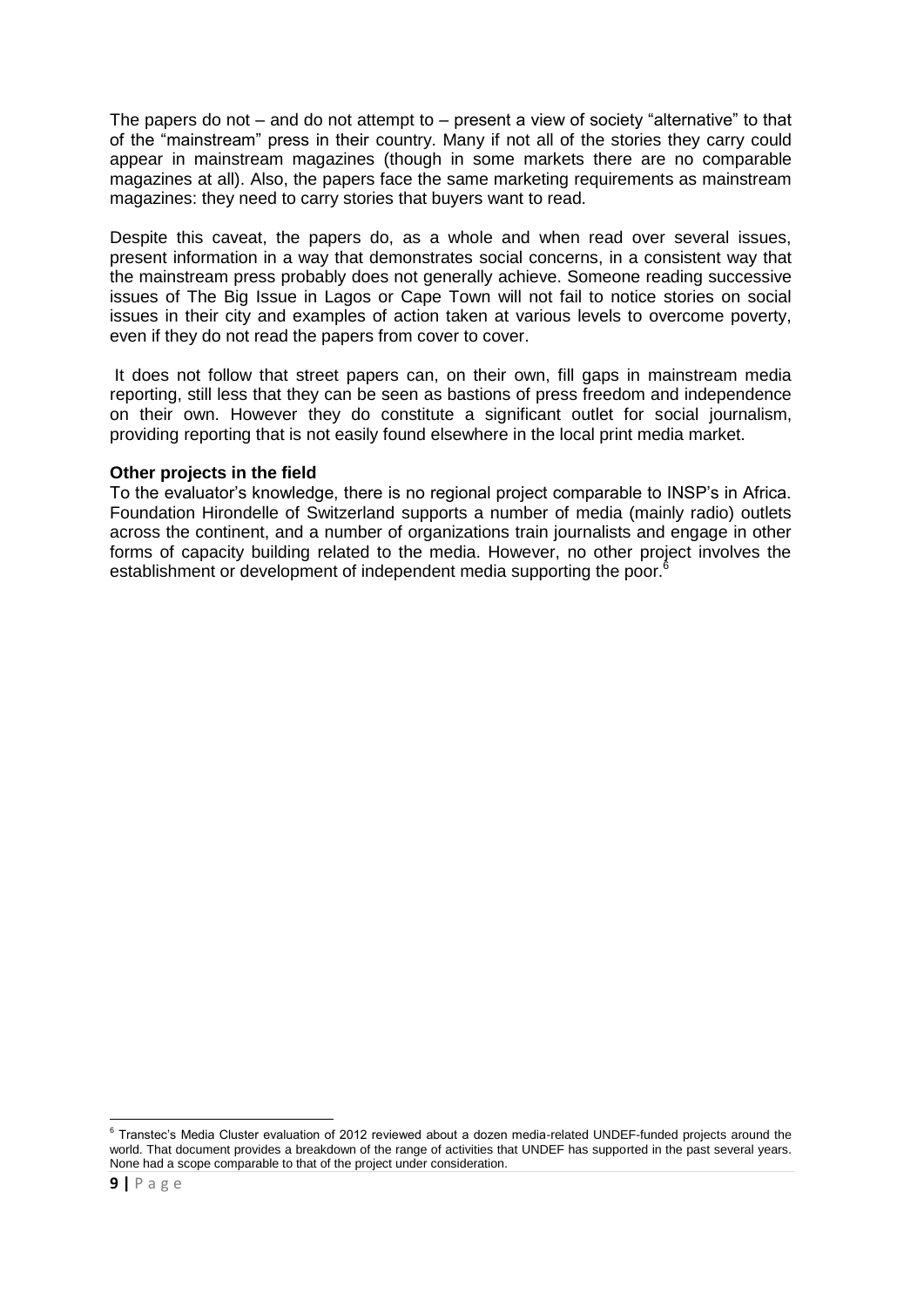## <span id="page-12-0"></span>**III. Project strategy**

## *(i) Project approach and strategy*

### <span id="page-12-1"></span>**Initial design and implementation**

The project was built around five key objectives (see logical framework below); it aimed at supporting six existing street papers as well as establishing the Lagos one. In essence, the project had the following strands of activities:

- Sharing of stories among the participating papers, through a regional coordination unit in Zambia;
- Training for vendors and journalists, through a regional training coordinator and with support from outside journalists:
- Feasibility study and establishment of the Lagos paper;
- Advocacy to the broader public through the regional news service.

The initial design was relatively ambitious in that several of the six existing papers had insufficient capacity to implement a full papers production schedule. As a result, and due also to the high cost of printing, some of the papers printed fewer issues than originally planned. This was the case of the papers in Bujumbura, Nairobi (which ceased production in 2011) and to a lesser extent Blantyre. The paper in Johannesburg faced the adverse impact of the death of its highly committed director.

The most ambitious part of the project was probably the decision to establish an entirely new paper in Lagos. In the event, the paper was established with a strong and committed team, though it has yet to reach its full printing schedule of one issue every six weeks.

A process for sharing stories across papers was put in place, overseen from Lusaka, with support from INSP headquarters. Fewer stories were shared than originally planned, partly because some papers published fewer issues than expected, and partly because it was often difficult to elicit interest in one country for stories prepared elsewhere.

The training activities went well. The regional training coordinator hired under the project designed and implemented training modules for vendors. INSP cooperated with Reuters and Inter Press Service to implement training sessions for journalists. Participants gave favorable feedback about both types of training. Several of the papers appear willing to continue holding training sessions for vendors by themselves, no longer needing the input of the regional coordinator.

#### **Significant changes**

Project implementation largely followed the initial design. Some activities were cancelled or modified, mostly due to logistical and budget constraints. These changes did not require modifications to the outcomes level of the logframe.

Among the main activities changes were the cancellation of training sessions for journalists in Burundi and Kenya, and a reduction of the number of issues of some of the papers. The launch of the Lagos paper was significantly delayed due to staffing and production costs constraints.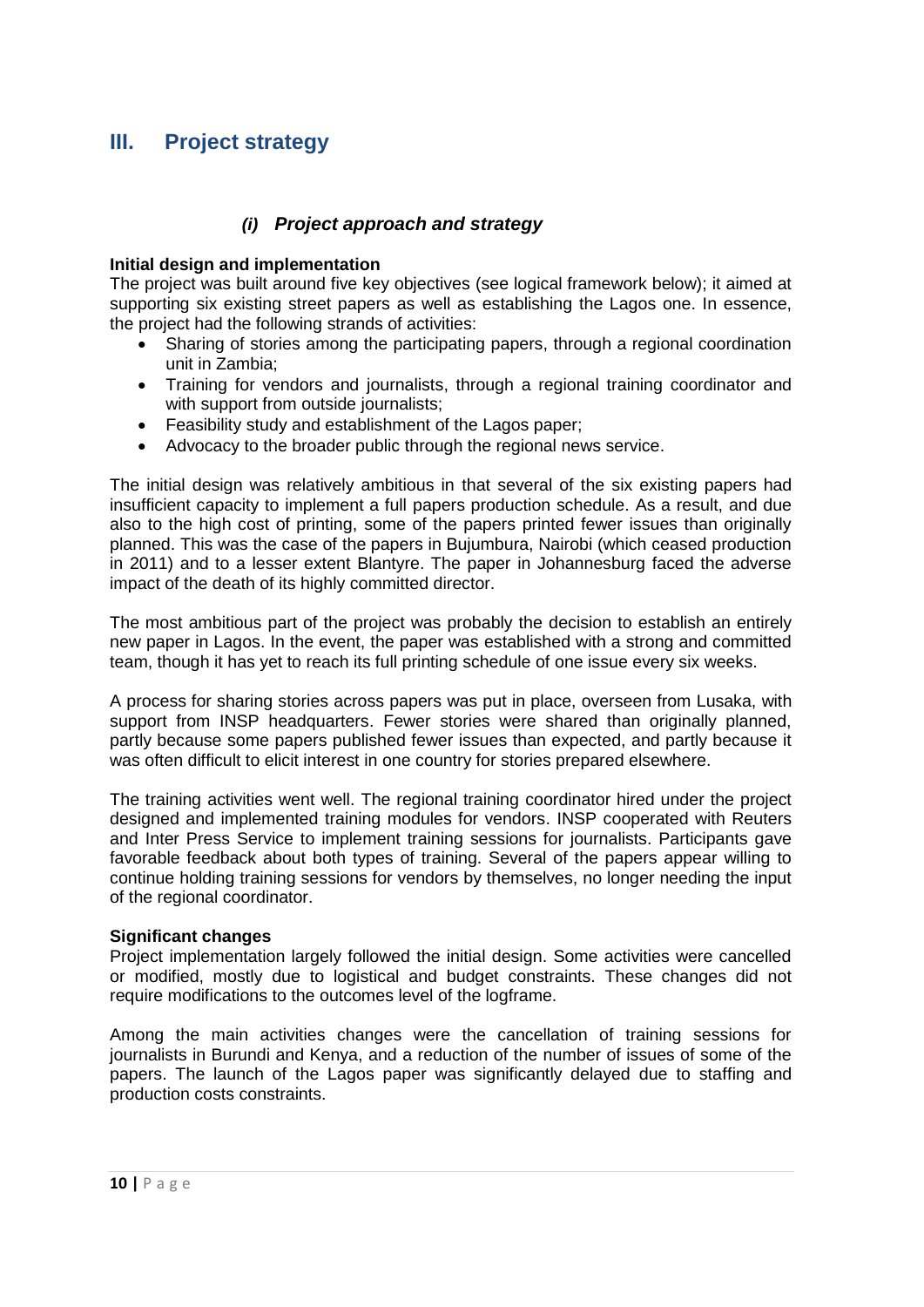## *(ii) Logical framework*

<span id="page-13-0"></span>

| <b>Key Project</b><br>activities                                                                                                                                                           | Project<br>outcomes                                                                                                  | Intended objectives                                                                                                                      |
|--------------------------------------------------------------------------------------------------------------------------------------------------------------------------------------------|----------------------------------------------------------------------------------------------------------------------|------------------------------------------------------------------------------------------------------------------------------------------|
| • Regional street paper<br>coordination office established in<br>Zambia, staffed and trained.<br>• Regional meetings of street<br>papers representatives held,<br>with INSP participation. | • New continent-wide African<br>street paper news syndication<br>bureau established.                                 |                                                                                                                                          |
| • Local and regional news<br>published in all street papers.                                                                                                                               | • Six African street papers'<br>capacities developed; external<br>partnerships formed.                               | <b>Reinforcing democratic</b>                                                                                                            |
| • Capacity building of the office,<br>through training and liaison with<br>external stakeholders.                                                                                          | • Civil society in cities concerned<br>is better informed about human<br>rights, democracy and<br>development.       | dialogue and citizens'<br>empowerment through the<br>establishment of a new,<br>independent source of regional-<br>based news in Africa. |
| • Training for journalists and<br>contributors to street papers.                                                                                                                           | • Street papers become key actors<br>in dissemination of quality social<br>journalism.                               | <b>Reinforcing the representation</b><br>of marginalised groups though                                                                   |
| • Feasibility study, recruitment of<br>staff and vendors.                                                                                                                                  | • New, independent rights-based<br>street paper launched in Lagos.                                                   | enhanced street papers in the<br>region.                                                                                                 |
| • Training for vendors,<br>engagement with marginalised<br>communities, support for<br>vendors' training.                                                                                  | • Marginalised people more<br>engaged in civil society and<br>participating more actively in<br>democratic dialogue. |                                                                                                                                          |
| • Dissemination of project<br>activities through INSP                                                                                                                                      | • Global civil society better<br>informed and active                                                                 |                                                                                                                                          |

The table above provides a summary of the project logic, based on the original logical framework and on the reports submitted by INSP. Reviewing the original project document in the light of subsequent activity reports, the following points may be made in relation to the intervention logic:

- The project document included a wide range of activities, but did not always clarify how these would lead to the achievement of the ambitious project outcomes. The document did not explicitly address risks and obstacles to the achievement of results.
- Activities were spread over six countries where papers operated in very different conditions. The project document did not explicitly address the practical challenges this would raise.
- The project document did not explicitly address the issue of project management responsibility. The INSP is an umbrella organisation whose members are independent NGOs. While the INSP was responsible for project management, the activities were implemented at the level of individual papers. The inherent tensions likely to arise from this situation were not specifically addressed in the project design.

It is a testimony to the dedication and effectiveness of the project staff (with INSP and local paper managers) that so many activities were actually implemented, despite the design weaknesses highlighted above. These – as well as the significant achievements of the project – are reviewed in the next section.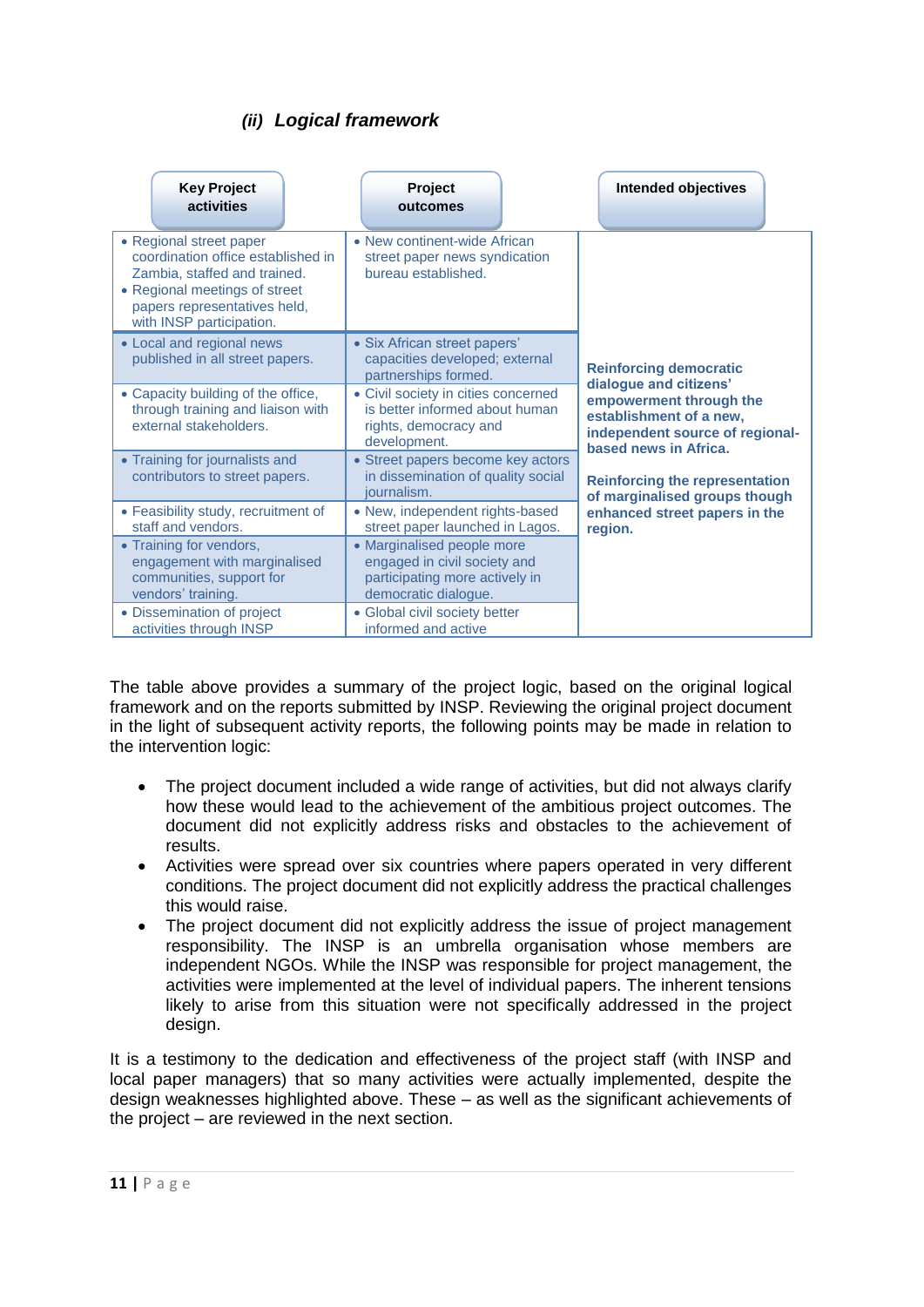## <span id="page-14-0"></span>**IV. Evaluation findings**

The following findings stem from the evidence gathered by the evaluators.

### *(i) Relevance*

<span id="page-14-1"></span>The project was relevant in that it appropriately identified two key needs: those of poor people who could benefit from a scheme whereby they could earn a livelihood, and the broader social need for independent information on social issues. Its relevance was further enhanced in that it addressed the following aspects:

- There was a clear need for reinforcing empowerment and democratic dialogue, with a focus on the poor, in each of the countries covered. Despite varying sociopolitical circumstances, each city concerned needs to enhance the visibility of its social challenges and to support its disadvantaged groups.
- The project built on the achievements of existing street papers across Africa, and identified the need for the coordinated production of news items that could be shared across the network of papers. This led to the production of articles shared amongst participating papers.
- The project also identified correctly the need for building capacity at papers across the region, all papers having broadly similar needs in terms of training for journalists, vendor support and general sharing of experience among managers of individual papers.
- The project identified correctly the need to produce and disseminate information about social concerns, particularly about the situation of poor and disadvantaged communities. These issues being inadequately covered by mainstream media, the project was relevant in seeking to respond to that need.
- The need to support poor and marginalized people, with a view to them becoming more actively involved in civil society and social debate was also appropriately identified by the project. Street papers were correctly identified as bringing a unique added value to that approach in that they help poor people acquire a means of income, and help spread information about social issues.
- It was also relevant to seek to establish a street paper in Lagos, because it is the largest metropolis on the continent – home to both poor and marginalized communities, as well as potential middle class readers of independently produced news.
- Lastly, the approach consisting in liaising with other civil society organizations to share with them information about the poor and marginalized, and work jointly on addressing challenges, also enhanced the relevance of the project.

In addition to these factors, INSP itself – the umbrella group managing the coordination among papers – appeared to be in a position effectively to support the project: by obtaining funding and by taking on project coordination and supervision tasks.

Taken together, these factors ensured the overall relevance of the project and alone justified funding by UNDEF. Indeed, its achievements – in the face of complex logistical challenges – demonstrated that groups of committed, skilled civil society activists can achieve significant results, as the sections below will highlight.

However, the project's relevance was diminished by a number of design flaws. These were the following: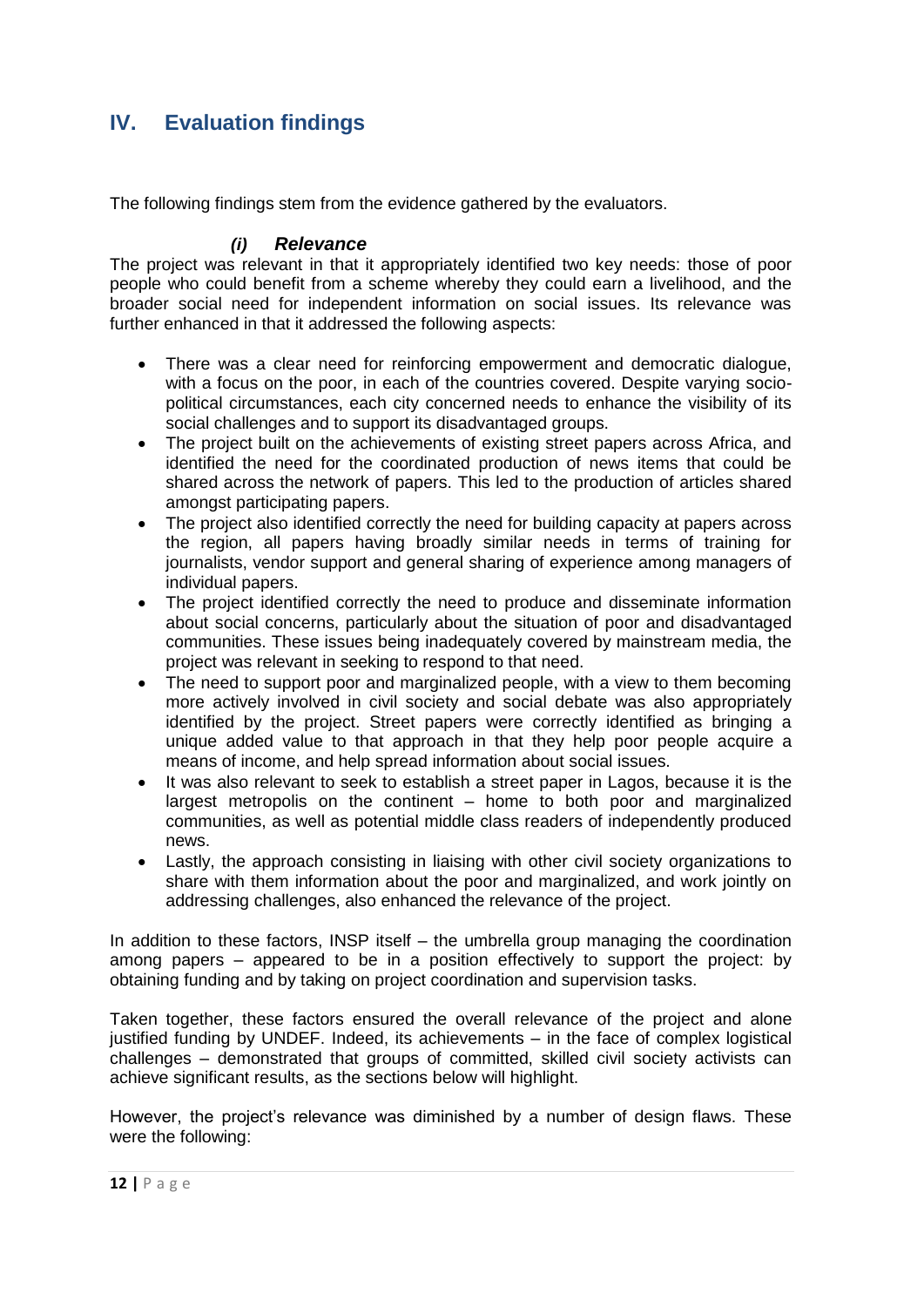

**Big Issue Zambia vendor workshop, April 2011. ©BIZ**

enhanced representation.

 There was an imbalance between the objectives of the project – which concerned the development of media freedom and independent news, as well as empowerment of the poor – and the project activities, which were directed towards capacity building of the papers themselves and towards training.

These two aspects were not contradictory, but they did in effect compete for the project's limited resources. As a result, training and capacity building were given priority over achieving

- A related design flaw was that insufficient attention was devoted to awareness raising and advocacy activities, which should have underpinned the achievement of the objective concerning greater representation of socially disadvantaged people. This flaw was visible in the relative disconnect between some expected outcomes and the underpinning activities:
	- $\circ$  One outcome called for making the papers key actors in social journalism. However, this could not be achieved by focusing on training: a significant element of liaising with other stakeholders, including through the design and implementation of a public awareness strategy, was necessary. Such strategies existed at the level of some papers, but were not explicitly built into the project, thus weakening its overall relevant in this respect.
	- o A similar comment may be made in relation to the expected outcome concerning the democratic engagement of marginalized people. The assumption implicit in the project design was that, by supporting the publication of stories about marginalized people that street paper buyers would read, the project would contribute to enhancing the visibility of its beneficiaries in the eyes of the middle class in general, and of decisionmakers in particular. This outcome would have been more likely to be achieved if the publication of articles had been supported by an advocacy strategy deliberately aimed at political decision-makers. Advocacy of that nature was carried out by some papers in Cape Town, for example, and to some extent in Lusaka: these papers' links with the mainstream media helped ensure that social concerns they raised received a broader echo. In Cape Town, the paper also benefitted from the goodwill of the local political leaders, but that level of goodwill was not apparent in other cities – the project design had not emphasized the development of an advocacy or lobbying strategy to enhance such political goodwill.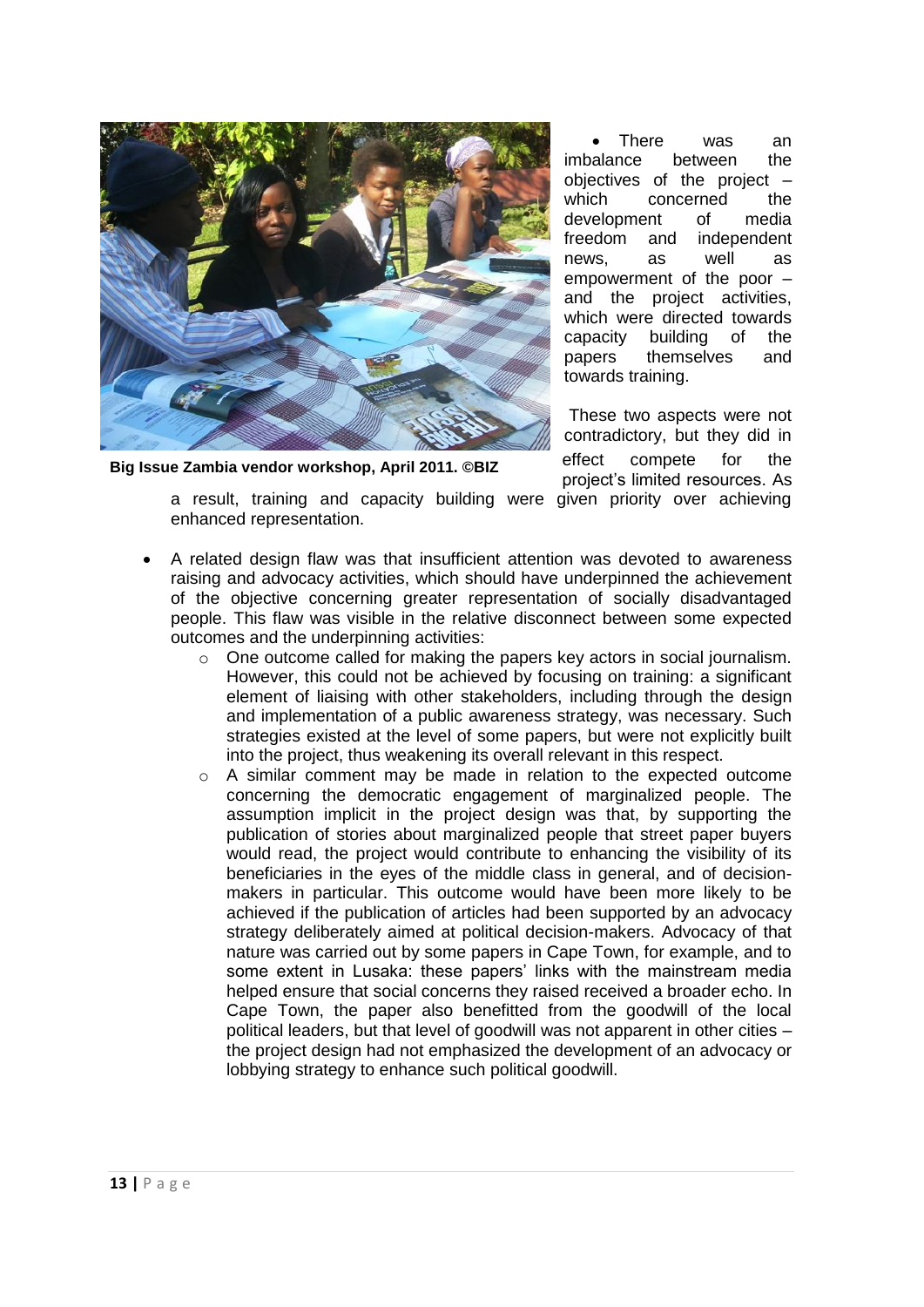The relevance of the project also suffered from two further factors, one strategic and one organizational. These were largely outside the control of INSP, but taking them more explicitly into account might have enhanced the relevance of the project and its effectiveness. They were:

> The difficult balancing act that street papers must achieve, to function as social enterprises on the one hand, and as sources of "social" news on the other. As businesses, papers must sell copies – that is, they must present an attractive cover and offer a mix of articles likely to attract the interest of potential buyers, while eschewing partisan politics. This means that papers need to have some coverage of sports and entertainment. It also means that they need to adapt their appearances to local

### **Aspects of vendors' profile in the African context**

Vendors across Africa come from poor and marginalized sections of society, but their profile seems to differ somewhat from that of their counterparts in developed economies. Although there are no statistics on all the points below, meetings with vendors and paper staff held during the evaluation suggest that:

- Vendors in Africa often support a family: children and/or partner, parents or other relatives.
- Most vendors live in informal settlement but are not homeless.
- A significant proportion of vendors are women.

Paper staff indicate that vendors are often better educated than other members of their communities.

Many vendors seem to stay with their paper for extended periods of time. In papers that have a longer history, such as Cape Town, it seems frequent to have vendors staying with the paper for five years or more.

market conditions. In Lagos, for example, the team that created the paper concluded after researching the market that it needed to produce it on glossy, color paper, so that the paper had a magazine look and a longer shelf life. While reasonable in marketing terms, this approach was costly in production terms.



**Vendors participating in a demonstration against rape, Lagos, 2011. ©BIL**

A related challenge concerned the editorial contents: whereas street papers' mission includes coverage of news about socially marginalized people, such news do not necessarily "sell" papers most effectively. Indeed, many papers try to focus on good news stories when covering marginalized people, so as to avoid "discouraging" readers. For the same reason, the papers have often hesitated to include stories from other countries, which they often felt their local readers would not be interested in.

Thirdly, the project did not address the challenge presented by the Internet to street papers, which by definition rely on disseminating printed information. This

challenge is common to all media, not just street papers. The key issue is that many people with Internet access perceive the web as a source of free (and credible) news,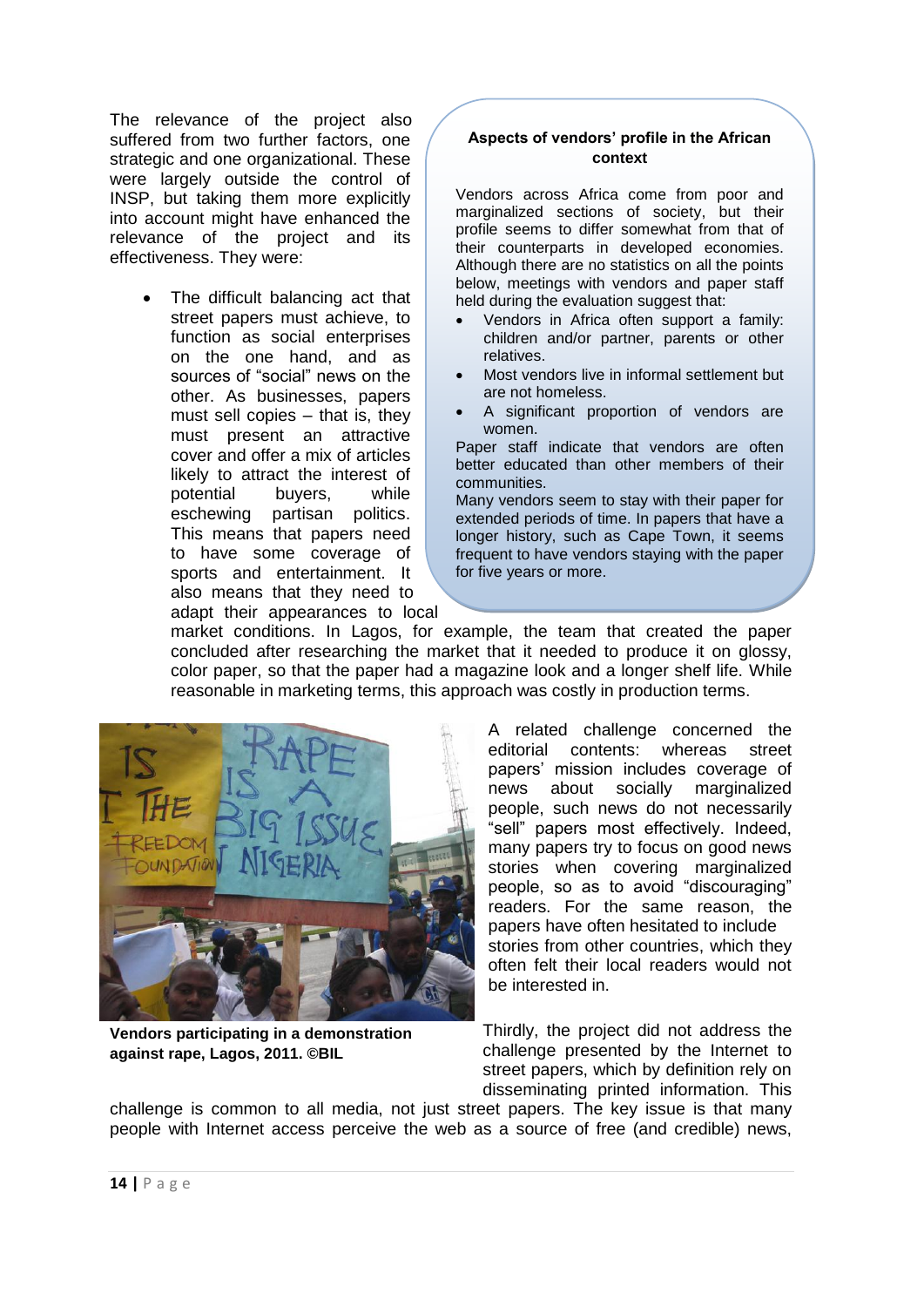making paid-for access to information apparently redundant. For street papers, this has two key consequences:

- o Would-be buyers of street papers abstain from buying any printed news because they find online the amount of information they need.
- $\circ$  Once online, users assume news will be free, and are reluctant to pay for articles.

This leaves street papers with a dilemma. They may chose not to have a website (in which case they lose visibility), to reproduce their contents online (which requires information technology skills and provides more visibility, but constitutes a potential loss of income), or to make contents visible online against payment (which requires software and management time many papers do not have).

Nevertheless, some papers (such as the one in Cape Town) have been able to make effective use of the Internet, partly by attracting to their website readers based outside Cape Town (including outside South Africa), who maintain a link to the city through the web version of the paper. It can accept donations online, which are used to further the general work of the paper. INSP member papers outside Africa are also experimenting with use of the Internet, for example by setting up online subscription systems whose profits are used to support vendors of the paper version.

 The organizational challenge to the relevance of the project was that it was designed and overseen by INSP, but implemented through a range of independent local NGOs. The project effectively provided capacity building support to participating papers, but relied on their

### **Establishing a new street paper: The Big Issue Lagos**

The process started with a feasibility study in 2010, which identified potential writers and vendors, as well as local NGOs able to support the paper's establishment. The Vendor Coordinator was the first staff member hired, followed by production staff. Even before she was hired full-time to manage The Big Issue Lagos, the then Executive Director of partner NGO Freedom Foundation (FF) helped plan and edit the first issue of the paper. It was designed in South Africa, proofread in London, and included articles borrowed from several countries. The first issue was published in December 2011, printed in Nigeria on colour magazine-style paper. The second issue came out in April 2012, with better sales, partly thanks to more Nigerian contents. A pool of journalists associated to partner NGO Development Communications Network contributed local content. Teni Awoyemi, the former FF Director, was then hired to lead the paper, with funding from the UK donor Comic Relief. Since then, three more issues of the paper have been published. The vendor based was enlarged, partly through partnership with NGOs active in slums around Lagos. The paper continues to face threats to its economic viability. It seeks to develop subscriptions (to ensure more regular income) as well as partnerships with other NGOs. It benefited from on-going support by the regional trainer during the project,

and by INSP staff in Glasgow.

goodwill, not formal commitment, to make the best possible use of that support.

This situation stemmed from the status of INSP in relation to its member papers: the INSP's mission includes support for member papers, but these remained independent entities with their own governance and accountability mechanisms. The INSP and individual papers discussed individual project activities in a participatory way, and each paper was able to pitch its level of participation in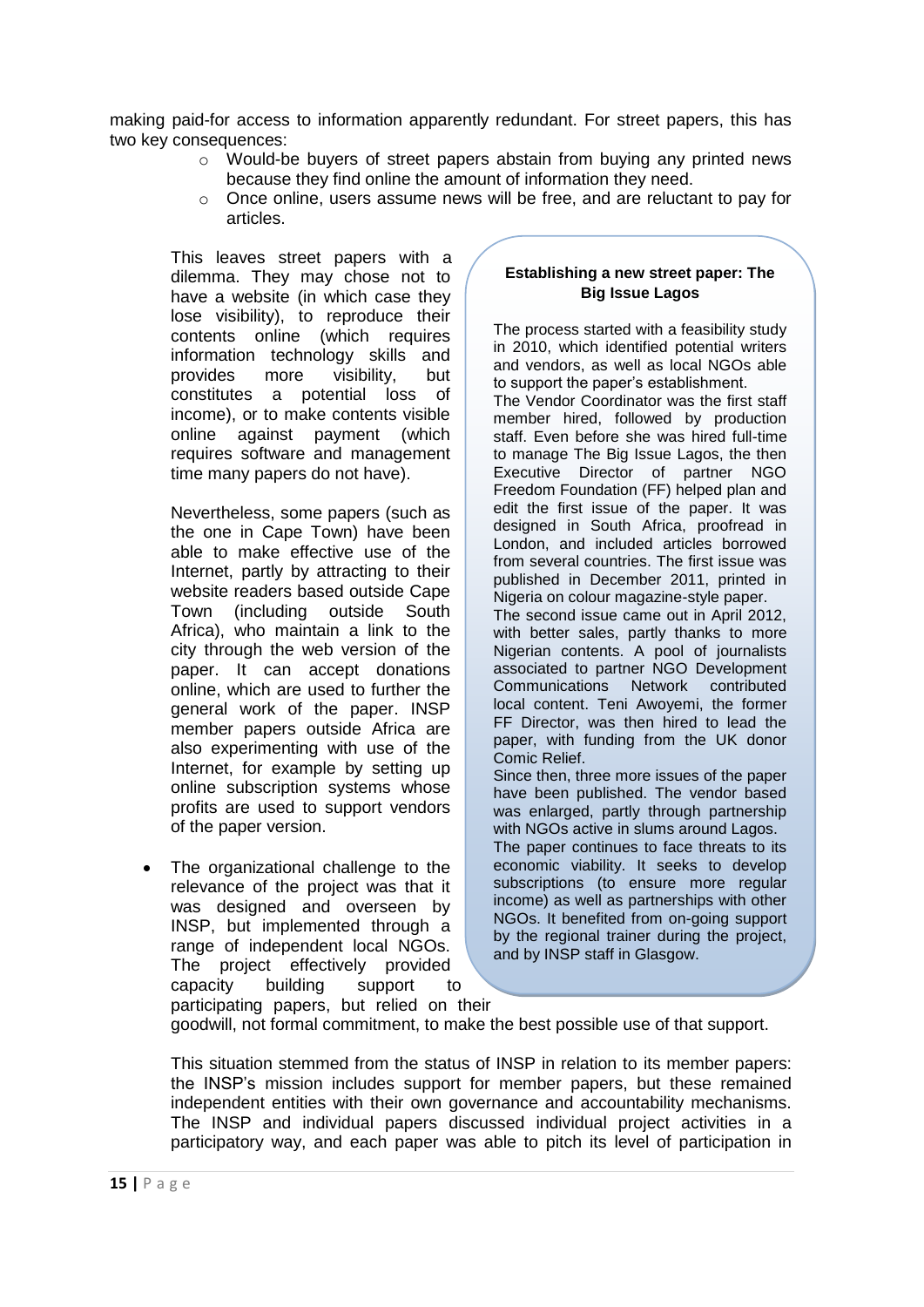activities in accordance with its needs and capacity. However, the amount of collaboration on activity planning and of follow-up of activities, were left to each paper to decide individually.

One result of this situation is that project implementers – mainly the INSP staff and trainer – had to deal with varying levels of buy-in into project activities on the part of different papers.

Interviews with the trainer and managers of individual papers suggest that the project's relevance could have been enhanced by:

- Developing a more differentiated "menu" of support measures, which each paper could have chosen from on the basis of their needs; and
- Linking support to specific follow-up activities on the part of each paper.

It must be borne in mind, however, that with virtually all papers operating on skimpy human and operational resources, there was little capacity to engage in much follow-up to activities. Indeed, many of the papers relied on the dedication of their volunteer staff to sustain activities altogether.

## *(ii) Effectiveness*

<span id="page-18-0"></span>The project was remarkably effective in that a wide range of activities was implemented as foreseen in the original proposal, and sometimes beyond what was planned. However the project did not achieve all its expected outcomes and objectives, for two main reasons:

- The project design was arguably over-ambitious, with high expectations in terms of results and objectives;
- The weakness of some local structures hampered the smooth implementation of the activities.

Here is an overview of the effectiveness of the project in terms of activities and results achieved:

 There was significant work done towards enhancing coordination among street papers in the production and sharing of contents, through the editorial coordination work undertaken by the editor of the Zambian paper. This led to articles produced in some countries being re-used in others. The regional trainer also contributed to the dissemination of common approaches across papers by undertaking training activities for vendors and journalists and by acting as an advisor to individual papers. The fact that editors and other representatives of papers across the region met on two occasions during the project period also contributed to enhancing the coordination amongst papers and to exchanging good practices.

However the amount of actual syndication of contents by participating papers was significantly lower than anticipated in the project proposal. Two factors adversely affected the sharing of contents across papers:

- o Some editors found that articles offered by other papers were of low journalistic standard or lacked a regional appeal;
- o Reader feedback suggested a limited interest on their part for stories produced in other countries. There were some exceptions, such as sports and entertainment stories (coverage of the football World Cup in South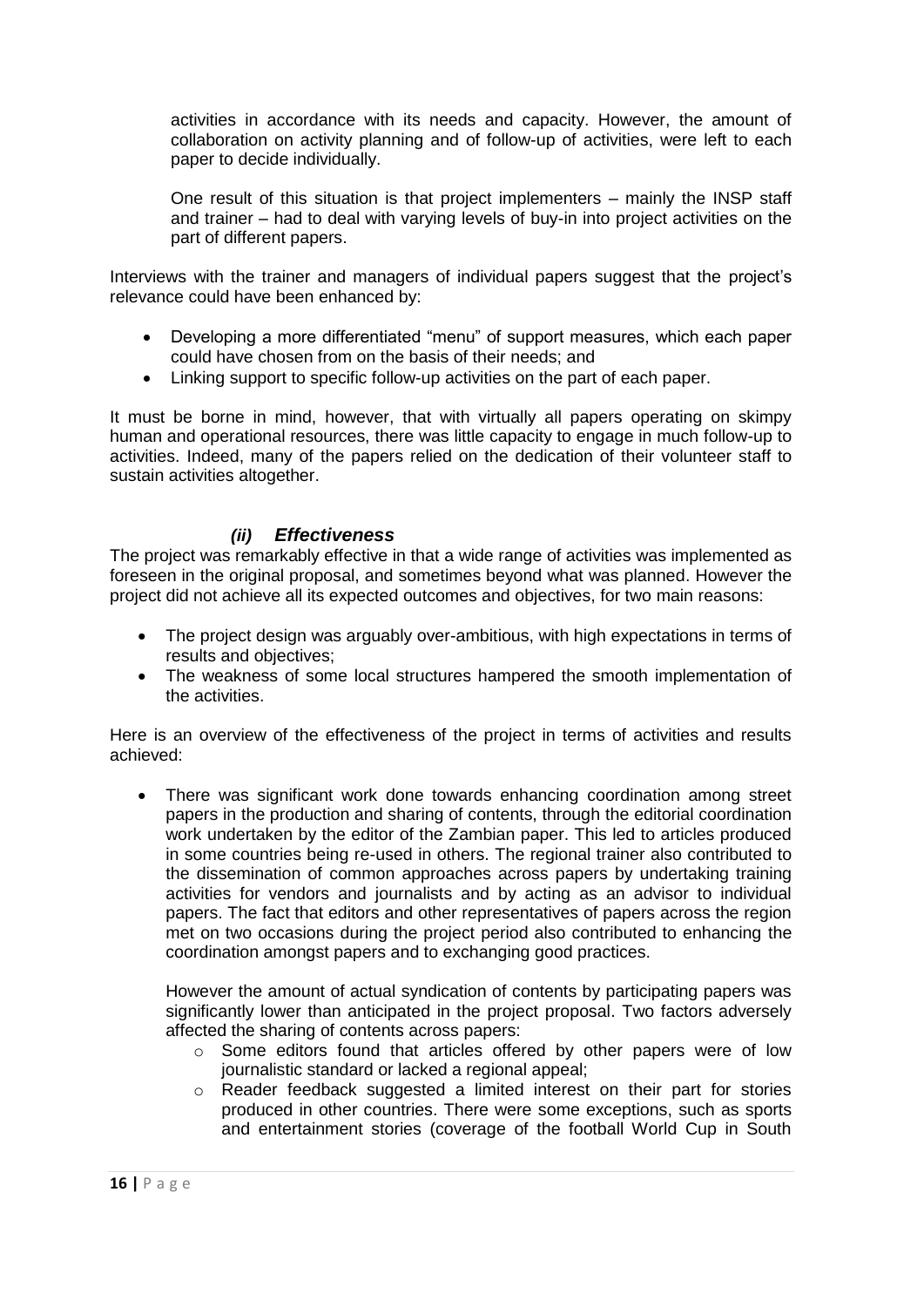Africa for example), but a common feeling among editors interviewed was that few stories were able to "travel" easily across the region.<sup>7</sup>

To some extent, the regional syndication effort also suffered from interference by the Street News Service, the contents sharing process implemented by INSP for the use of all its members, not just African papers. The African regional syndication bureau lacked a budget to commission articles: had this been available, it could conceivably have produced stories tailored to regional needs. In the absence of such a process, the bureau was effectively reduced to disseminating stories developed at local level for local audiences: the regional editors' endeavor to add value by editing articles and searching for topics of common interest were therefore hampered by lack of commissioning resources.

 Despite the caveat described above on the limits to regional sharing of contents, the project has been particularly effective in supporting the region's street papers through training and capacity building, and in establishing the Lagos paper. The regional trainer, in addition to his straightforward training activities (aimed mainly at vendors and secondarily at journalists), effectively became a regional advisor to the various papers. more than once (and meeting editors and INSP staff on



By visiting virtually all of them **IPS training workshop for journalists in Malawi, June 2010. ©BIM**

various occasions) he effectively disseminated ideas and approaches across the region, in ways that email and other forms of communication could not achieve. The training sessions for journalists conducted by Inter-Press Service also contributed significantly to capacity building.

The establishment of the Lagos paper was a major achievement. It started with a feasibility study, which among other things identified a local partner NGO that could provide logistical support and relevant contacts to the paper. The process of setting up the paper was challenging, as production costs were higher than expected and as it was necessary to create a market for a new product, previously unknown in Nigeria (see box on previous page).

 The project was also effective in terms of outreach to other civil society organizations and to the public at large. In Lagos, the paper has initiated work with an NGO involved in HIV/AIDS awareness-raising in slum areas. In Burundi, the readership of the street paper *Clin d'Oeil* included a range of international NGO and donor representatives. In Cape Town the paper is essentially a social work

 7 The sole French-language paper, from Burundi, faced the additional challenge of translation. This hampered the dissemination of Burundi-based stories more than the use of stories from the region by that paper.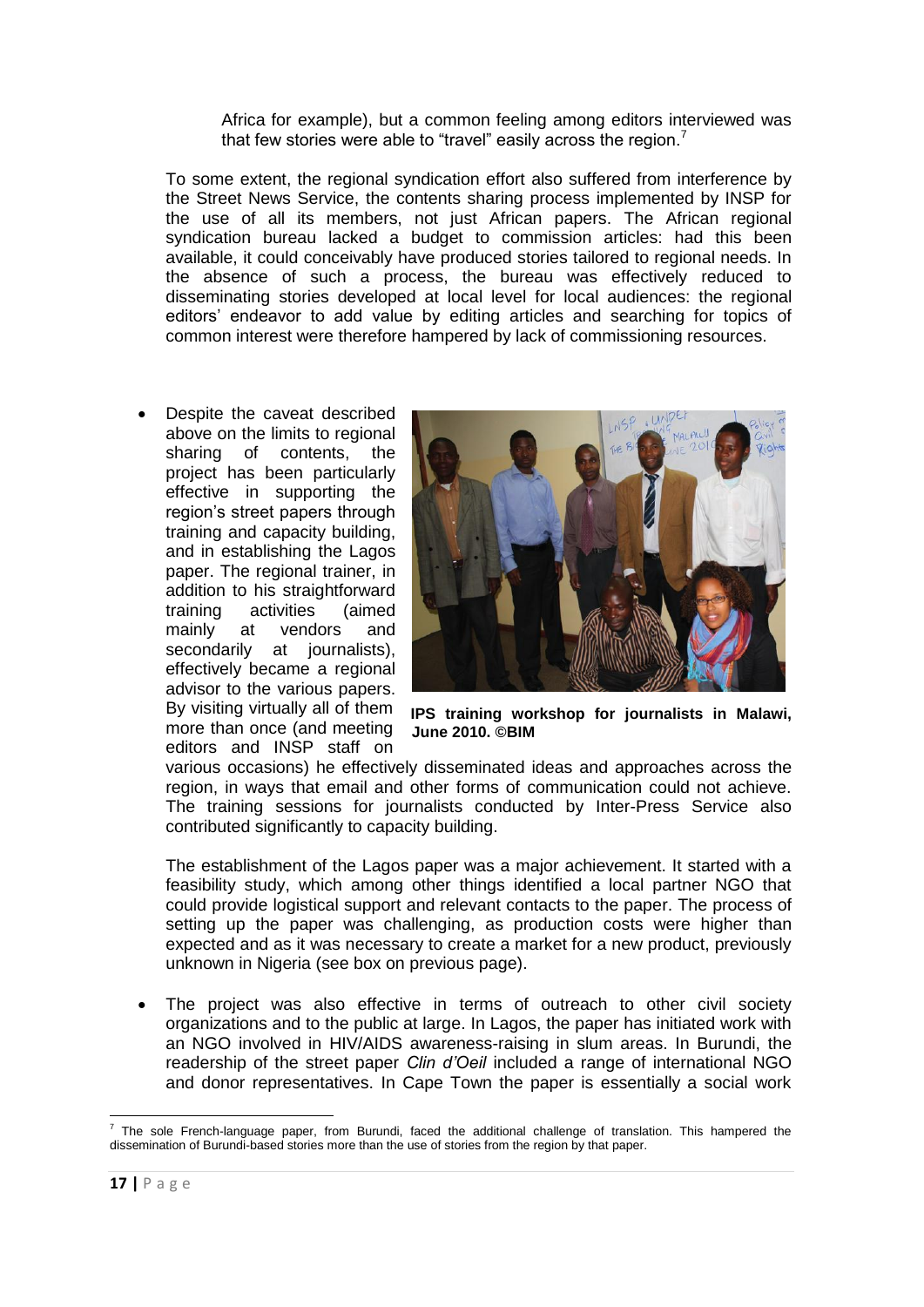institution in its own right, able to speak authoritatively and credibly about the situation of the poor in the city. In Zambia the paper's editor had regular access to radio programs in which she could elaborate on stories carried in the paper.

However, it cannot be said that the level of outreach undertaken by the project amounted to enhancing engagement by marginalized people in civil society and in democratic dialogue. The outreach undertaken by street papers aimed at disseminating information about the plight of poor and marginalized people, rather than helping these people to engage directly into democratic debate.

#### **Some vendors speak**

Summaries of statements, some given through translators:

I was a mechanical engineer. I was one of the first vendors of the Big Issue in Lagos. The paper gave me a job, I appreciate talking to people buying the magazine about its contents. One problem is that I live far away from the areas where you can sell the paper, it's costly to travel within Lagos [the paper subsidises transport costs]. Our buyers don't walk on the street. Sometimes we sell to people sitting in cars or try to get into shopping malls. (Male, Lagos)

I used to get hand-outs, decided to focus on my needs and those of my children, started to sell five years ago. I am still there. When we sell we meet people, make friends. One of my grandchildren is HIV-positive, the paper is helping with that. (Female, Cape Town)

I had no place to stay when I started selling 11 years ago, just a shack. Now I could rebuild a house. Training helped me to relate to customers. Sales training was not just about selling, it was about relating to people. (Male, Cape Town)

The workshop on sales helped me a lot. I decided to save the money I made. That was the training on business skills. I decided to apply to school, started to study sports management, a three-year diploma. I live with my father and my three children. (Female, Cape Town)

The outreach undertaken as outlined above could only have contributed to poor people's engagement in democratic debate if it has been complemented with a fully fledged advocacy strategy providing for such an outcome – for example by bringing elected officials together with paper vendors, and/or training vendors on local (municipal) law- and policymaking mechanisms. The project did not include such a strategy.

## <span id="page-20-0"></span>*(iii) Efficiency*

The project was generally efficient, in the sense that its resources were appropriately used to deliver the planned results and that activities were implemented in a genuinely costconscious manner. On the other hand, costs remained relatively high because of the region-wide nature of the project and because of the specific requirements of paper production in Africa:

• The project involved extensive travel across the region by the regional trainer, as well as by other project stakeholders on the occasion of regional meetings. With target papers scattered across all parts of Africa, air travel – notoriously expensive within the continent – unavoidably absorbed significant funds.

• Production and printing costs were also high, particularly for the Lagos paper. To some extent the high cost of printing derived from the strategic decision taken to produce the paper in color in glossy magazine-style design, as opposed to the newsprint used by many street papers in Europe (and in Bujumbura and Johannesburg, for example). This decision may be criticized in terms of its costs implications, but it was taken for sound marketing reasons: the paper thus printed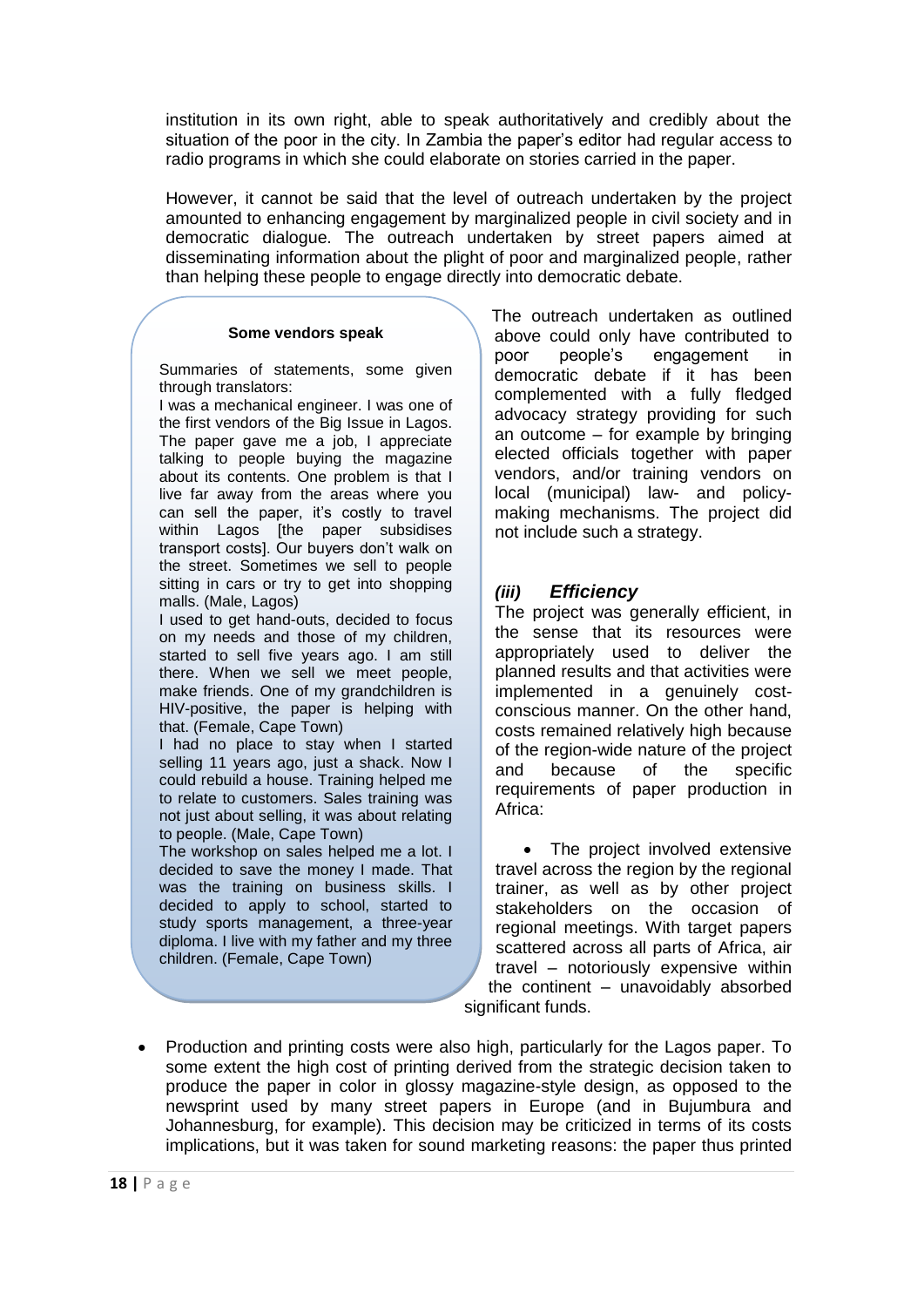was more appealing to potential readers and had a longer shelf life, allowing for a longer sale period. Production costs in Lagos were also kept high by the relative scarcity of printing facilities (the paper considered printing abroad and shipping in ready copies, but this option was rejected as not consistent with the "locally-based development" ethos of street papers).

### **Project management**

The project was managed efficiently. The regional trainer was organizing many activities other than training, under the supervision of the INSP office in Glasgow. All stakeholders interviewed praised the responsiveness and hard work of the trainer and INSP project coordinator.

The question arises, whether the institutional arrangement was conducive to cost-effective project implementation. This is because INSP managed the project in its capacity as the umbrella body that had successfully applied for UNDEF funding, while all the activities took place in the Africa region, hosted for the most part by individual papers. This arrangement had drawbacks:

- It imposed a major workload on the project coordinator at INSP, who nevertheless had little control on logistical arrangements;
- It did not explicitly give a role to individual paper directors or editors in the management of the project (though the project coordinator and trainer did their best to respond to their needs), thus limiting somewhat the "ownership" of the project by paper managers.

The key drawback, however, was institutional: each street paper being formally an independent entity, neither the INSP project coordinator nor the trainer had any particular legitimacy to request accountability, or even any particular course of action, from individual papers. As a result, the papers could (and often did) make use of the support provided by the project in the form of training sessions and production of contents. However the project was unable to foster the development of joint approaches in areas such as advocacy, vendor support and production of contents, which all were decided by the papers individually.

This concern did not immediately arise during project implementation. Instead, it became apparent over time that the project's implementation would have to occur within bounds, to ensure the maintenance of goodwill among papers. In hindsight, a different project management structure, giving formal authority on the project to the managers and editors of the region's papers. could have provided a more conducive environment, while also possibly reducing the workload of the INSP project coordinator.

The formal involvement of paper managers or editors into the management of the project might also have helped ensure a greater level of capacity building, as papers would have had a greater incentive to demonstrate a contribution to project results. As it was, much of the papers' contribution was left to their goodwill, and the papers did not have to commit to working with the project to achieve common results.

This structure would not have avoided some of the strategic challenges that arose – such as balancing editorial contents between locally produced articles and those borrowed from the regional network. It could have helped meet specific common goals, especially if it had been accompanied with some project funds devolved to individual papers.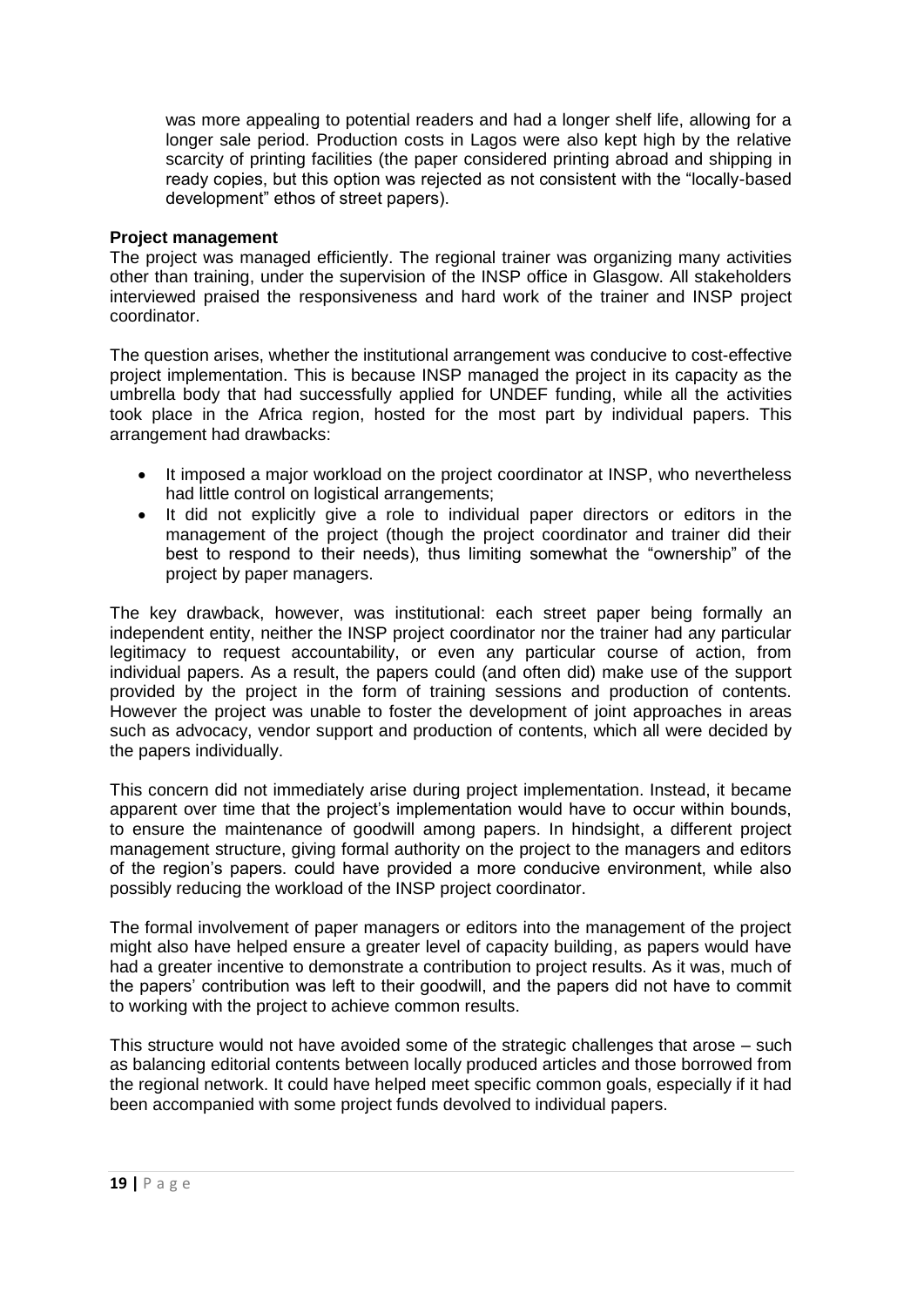### *(iv) Impact*

<span id="page-22-0"></span>The project achieved impact at the national and regional levels:

 At national level, the clearest impact was in the regional coordination approach, in the sense that the Lusaka-based news syndication process was established and ran throughout the project period. It helped entrench the practice of sharing contents across papers, and enhanced the Internet visibility of contents produced by all the participating papers. This contributed to some INSP member papers outside Africa reproducing African contents.

#### **Setting up a new paper: pros and cons**

The project provided an object lesson in the pros and cons of establishing a new street paper from scratch, as was done in Lagos. Historically, street papers have been established as a result of local initiatives, not decisions taken outside the country. In summary:

Pros

- Paper is set up as a result of a feasibility study
- Paper is established in a suitably large city market
- Civil society partners are identified at the outset
- Support by other papers and/or INSP

#### **Cons**

- Establishment is "top-down", not based on local initiative
- No committed "core team" at the outset
- Risk of cultural as well as financial "flop"
- Risk of dependency on outside funding

The Lagos example demonstrates that the problems can be overcome by a strong, committed team and adequate outside support.

The main limitations to this impact were twofold:

o The process depended on the direct involvement of the Zambia paper's editor, who subsequently left the project to pursue studies in the UK.

o The contents sharing approach was never unambiguously accepted by the papers, because of concern that readers would not generally be interested in stories produced outside their country.

• The most obvious impact at national level was in Nigeria, where it led to the establishment of a (fledgling but strategically sound) new street paper. In other countries, the project had less visible but significant impacts in terms of capacity building: it helped with the professionalization of staff and with improving the journalistic quality of contents produced. The project also helped disseminate good practices related to vendor training.

More generally, the project helped reinforce the network of street papers

across Africa. While financially and institutionally fragile, the papers' managers and editors have become more aware that they form a community of interests. The target groups have also benefited in that most papers have increased the number of vendors they support. The project helped ensure that vendors as well as journalists across the region receive professional training: this may have made little difference in countries

where training was already provided, but it certainly ensured that smaller and more recent pa**p**ers could acquire good practices.

The project has also had a positive impact on the population of vendors: the project broadened the provision of good quality training modeled on what was already available in some cities. It is difficult to argue, however, that the project helped enhance advocacy on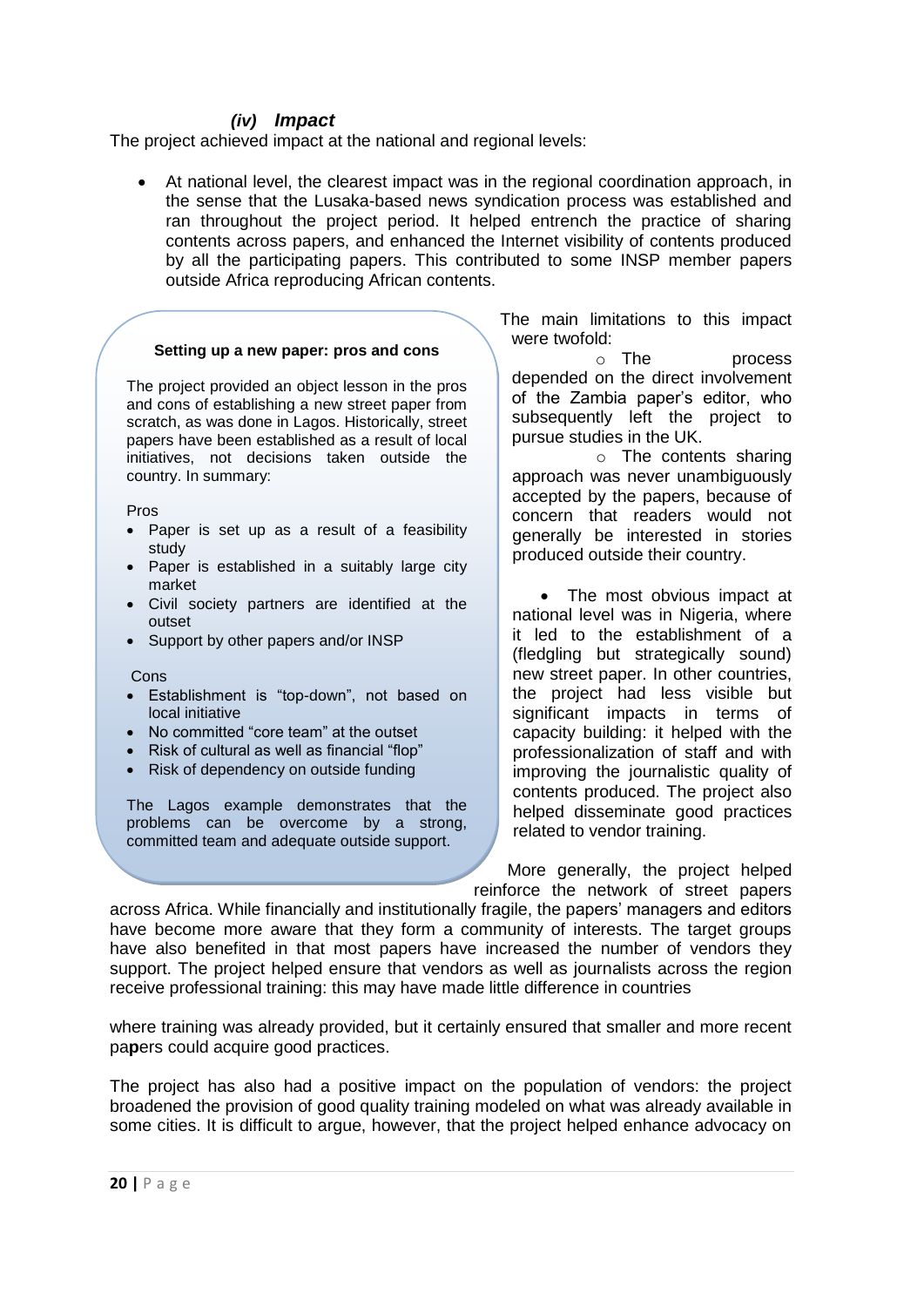behalf of the poor and disadvantaged: some papers engaged in such advocacy, but it is not clear that the project itself made that practice more widespread.



**IPS training for journalists, Homeless Talk, Johannesburg, 2011. ©HT**

As highlighted above (section on effectiveness), the project's impact on the poor and disadvantaged could have been greater, had the project developed a full advocacy strategy. As it was, the strategy was essentially limited to presenting to the public (including decision-makers) the facts concerning poverty. A fuller strategy could have included, for example, direct lobbying of authorities and locally elected officials, as well as addressing business groups.

### **Impact on street papers as social enterprises**

One important element of impact is related to the role of street papers as social enterprises. $8$  By supporting the network of papers, the project has effectively supported one of the few (if not the only) African social enterprise networks currently in existence. This is significant, in that social enterprises are likely to become a key tool in future, as government and civil society develop new strategies to tackle poverty.

## *(v) Sustainability*

<span id="page-23-0"></span>With few exceptions such as the South African papers, the papers in the region remain economically weak. The majority of them are very small structures largely dependent for their survival on the commitment and energy of a very small core of volunteers and activists. On the surface, this does not bode well for their sustainability. However, many of the papers have survived years of logistical and financial difficulties and changes in leadership. This indicates a significant level of resilience.

The project appears to have contributed to that resilience, essentially through training and mentoring:

- Formal training activities conducted during the project (for journalists and vendors, as well as for staff) helped reinforce the commitment and organizational capacity of the papers.
- More informally, the regional trainer (and the INSP project coordinator) effectively provided individual mentoring to paper staff and managers, helping them overcome challenges and enhancing cross-border learning.

1

 $8$  A social enterprise is an organization that applies commercial strategies to maximise improvements in human and environmental well-being, rather than maximising profits for external shareholders (Ridley-Duff, R. J. and Bull, M. (2011) Understanding Social Enterprise: Theory and Practice, London: Sage Publications). See also the Wikipedia entry on social enterprises, which notes that such enterprises may be structured as for-profit or non-profit, as charities, co-operatives, etc.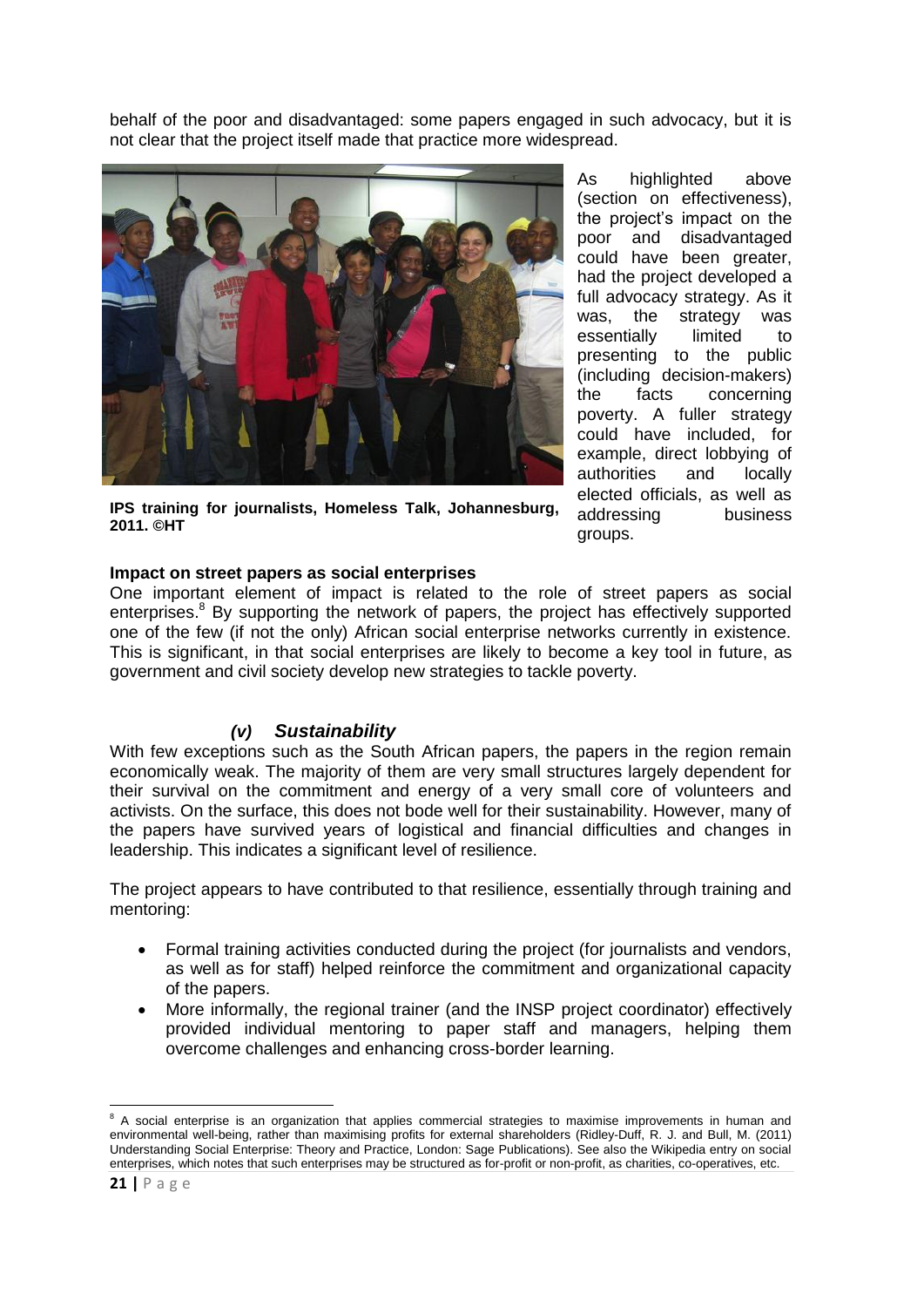These aspects of the project contributed to enhancing the sustainability of individual papers. In addition, the development of a regional network for shared contents also helped enrich the papers' contents, therefore potentially improving their sales prospects.

Many threats remain to the sustainability of the papers, however, including high production costs and (except in South Africa) lack of regular publication schedules. The project had only a limited impact on these negative factors: printing costs are high in much of Africa due to an underdeveloped press sector; these costs make it difficult to publish the papers (in most countries) as frequently as would be desirable to sustain the livelihood of vendors.

Another threat to sustainability, also independent of the project and common to all print news sources, is the competition of the Internet: many readers get information from the Internet for free, and are not interested in paying for additional information. The project's scope did not include the development of a strategy to address this issue, although it was touched upon in training sessions for journalists. The INSP and its member papers are still experimenting with ways of addressing the challenge of Internet competition. The Cape Town paper, for example, introduced online subscriptions attracting purchases from former city residents living abroad and interested in maintaining a link to their home city.

More generally, the sale of subscriptions (for hard copies as well as online versions) is seen by several papers as a way to ensure a more stable income. Vendors then deliver the paper to subscribers and get the same income as if they had sold a copy. In addition to making vendors' income more predictable, subscription deliveries are also safer for vendors, as they avoid the risks related to trading in the street.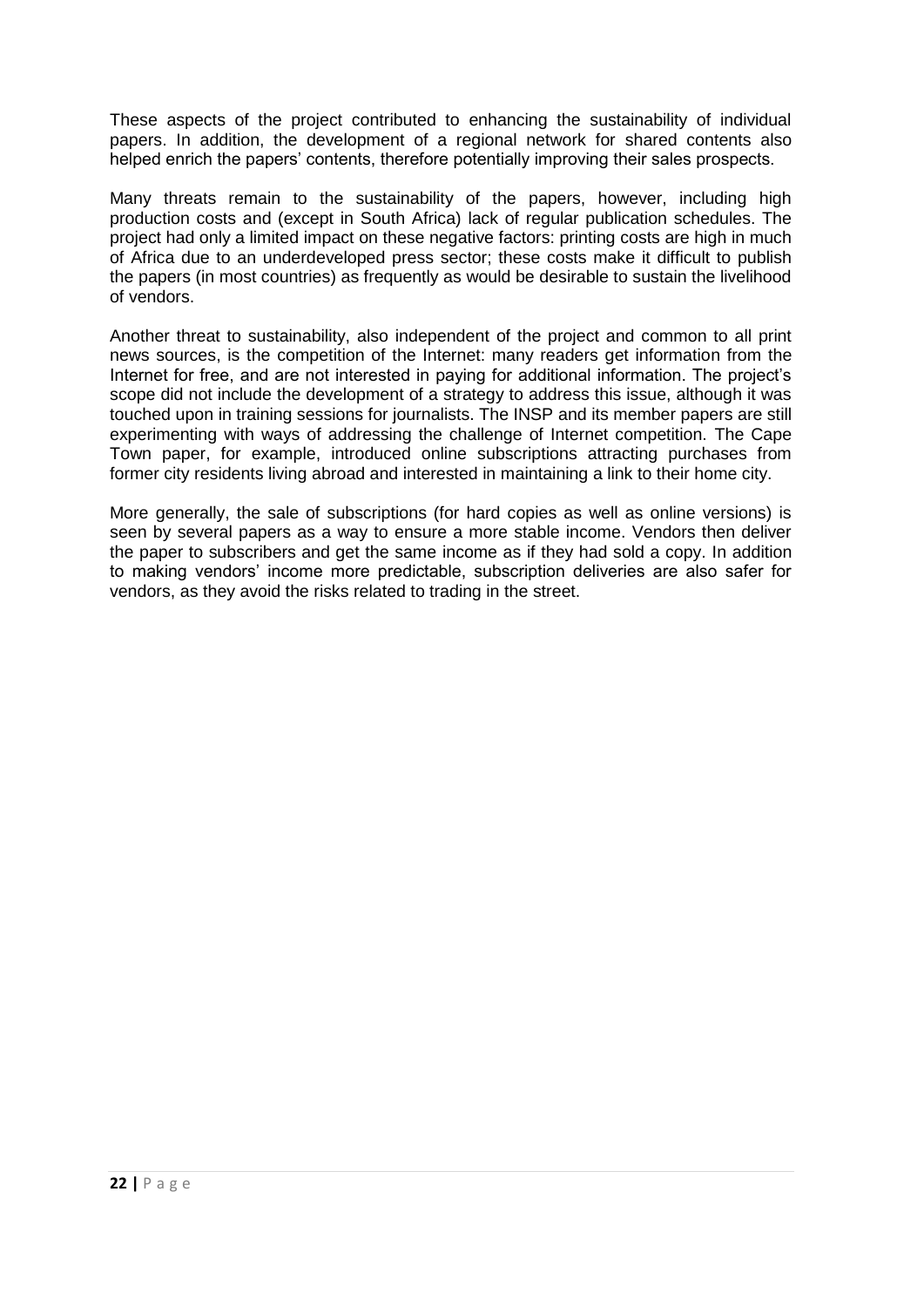## <span id="page-25-0"></span>**V. Conclusions**

The conclusions presented here are based on the findings set out in the previous section and on the contextual information presented in section II.

*(i)* **The project was generally relevant and effective.** It was based on a sound analysis of the situation of poor and marginalized people in Africa, and adopted an innovative social entrepreneurship- and rights-based approach to addressing their needs. It offered effective informal "mentoring" of paper editors and managers.

*(ii)* **The project design had some flaws.** It did not fully address the need to help develop media freedom and independent news because activities focused mainly on capacity building of street papers, and training. It also failed to devote enough attention to advocacy activities on behalf of poor and marginalized people.

*(iii)* **The project design was over-ambitious.** Although based on a sound analysis of needs, it did not take sufficient account of the institutional weakness of African street papers. The need to devote much attention to their support partly hampered the effectiveness of other activities, such as outreach to civil society.

*(iv)* **The project was effective in enhancing regional cooperation in the production and sharing of contents**. This was done through the editorial coordination work undertaken by the editor of the Zambian paper, with project support, and led to articles produced in some countries being re-used in others.

*(v)* **The project was particularly effective in supporting the region's street papers through training and capacity building.** However the outreach undertaken as part of the project did not amount to enhancing engagement by marginalized people in civil society and democratic dialogue.

*(vi)* **The project was generally efficient.** However the project management arrangements did not explicitly give a role to the directors and editors of individual papers in the region, thus limiting their sense of ownership of the project.

*(vii)* **The project was innovative.** It supported what is probably the first social enterprise network addressing the needs of the poor in Africa. It contributed to the resilience of the individual street paper organizations, and visibly enhanced the professionalism of several of them. It also led to the establishment of the Lagos paper.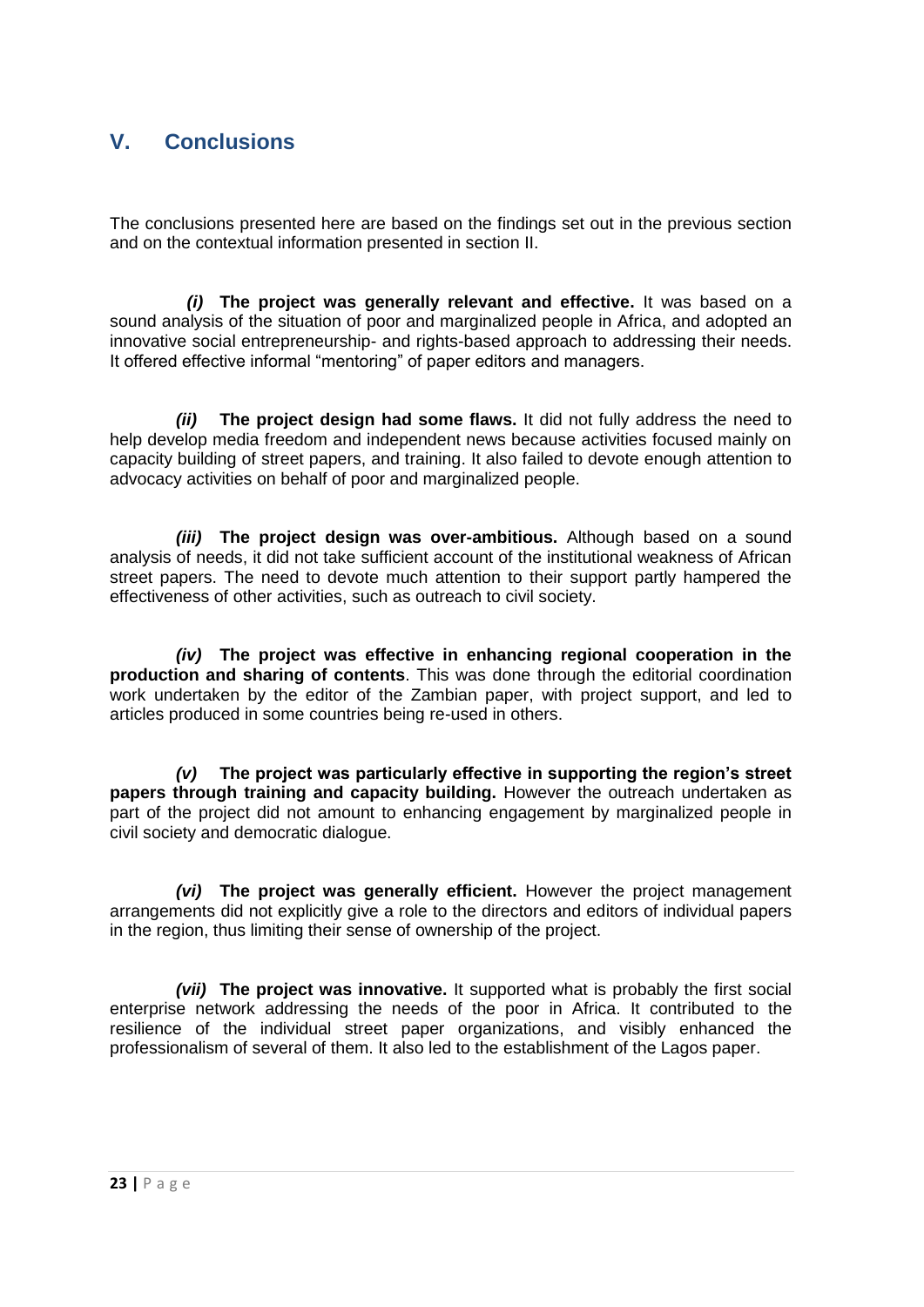## <span id="page-26-0"></span>**VI. Recommendations**

In this section, recommendations (i) to (iii) are addressed to INSP and the last one to UNDEF. The recommendations are based on the findings and conclusions set out above.

### **Recommendation to INSP**

*(i)* **INSP should consider future projects in support of the network of African street papers, with different management modalities.** The papers remain in urgent need of further support, and many have good development prospects. However it is essential that the managers and editors of African papers be put explicitly in charge of project management and accountability, with adequate staff support and only secondary support by INSP. This recommendation is based on conclusions (i) and (vi).

*(ii)* **Future projects should reinforce and make more explicit the "mentoring" dimension for paper managers and editors.** While training activities were relevant and effective, the project de facto provided papers with mentoring advice on organizational development. This approach should be formalized an reinforced, subject to managers accepting the obligation to follow practices agreed as part of the mentoring process. This recommendation is based on conclusions (i) and (vi).

*(iii)* **Future projects should have more formal advocacy strategies.** Any new project that aims at reinforcing the democratic representation of poor and marginalized people in the street paper context should include an explicit public awareness and advocacy strategy. This strategy should address specific target audiences, such as municipal government and elected officials. Papers should consider linking up with appropriate advocacy organizations to implement this aspect of projects. This recommendation is based on conclusions (ii), (iii) and (v).

### **Recommendation to UNDEF**

*(iv)* **Consider supporting social enterprises working to enhance democracy and human rights.** Social enterprises are relatively new tools of development, and this project showed how they contribute to the exercise of human rights by poor and marginalized people. UNDEF should consider the policy implications of formally including social enterprises in the scope of eligible applicants. This recommendation is based on conclusion (vii).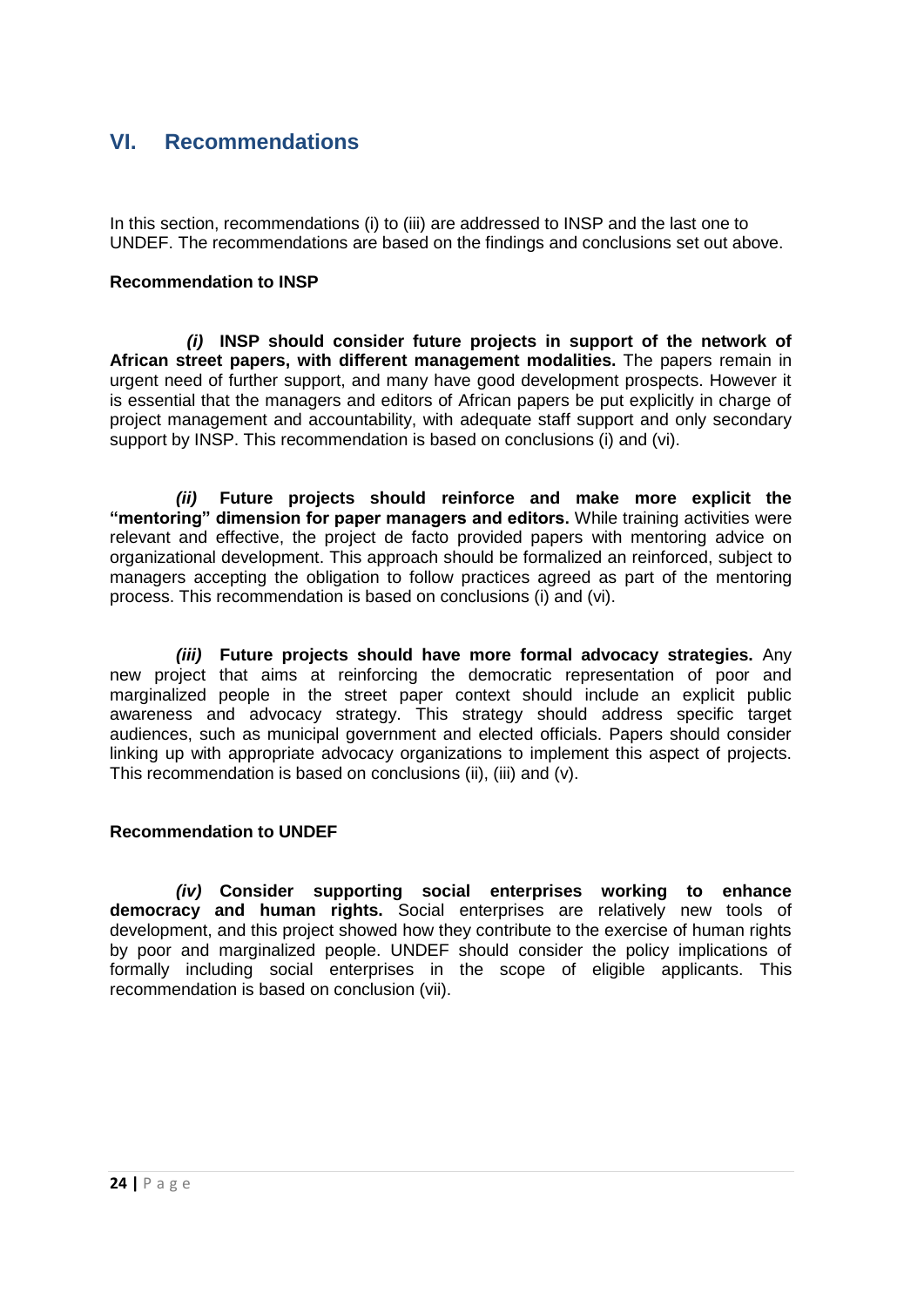# <span id="page-27-0"></span>**VII. ANNEXES**

## <span id="page-27-1"></span>**Annex 1: Evaluation questions:**

| <b>DAC</b>                  | <b>Evaluation Question</b>                                                                                                                                                                                           | <b>Related sub-questions</b>                                                                                                                                                                                                                                                                                                                                                                                                                                                                                                                                                 |
|-----------------------------|----------------------------------------------------------------------------------------------------------------------------------------------------------------------------------------------------------------------|------------------------------------------------------------------------------------------------------------------------------------------------------------------------------------------------------------------------------------------------------------------------------------------------------------------------------------------------------------------------------------------------------------------------------------------------------------------------------------------------------------------------------------------------------------------------------|
| criterion                   |                                                                                                                                                                                                                      |                                                                                                                                                                                                                                                                                                                                                                                                                                                                                                                                                                              |
| <b>Relevance</b>            | To what extent was the<br>project, as designed and<br>implemented, suited to<br>context and needs at the<br>beneficiary, local, and<br>national levels?                                                              | Were the objectives of the project in line with the needs and<br>$\blacksquare$<br>priorities for democratic development, given the context?<br>Should another project strategy have been preferred rather<br>$\blacksquare$<br>than the one implemented to better reflect those needs,<br>priorities, and context? Why?<br>Were risks appropriately identified by the projects? How<br>٠<br>appropriate are/were the strategies developed to deal with<br>identified risks? Was the project overly risk-averse?                                                             |
| <b>Effectivenes</b><br>s    | To what extent was the<br>project, as implemented,<br>able to achieve<br>objectives and goals?                                                                                                                       | To what extent have the project's objectives been reached?<br>$\blacksquare$<br>To what extent was the project implemented as envisaged<br>$\blacksquare$<br>by the project document? If not, why not?<br>Were the project activities adequate to make progress<br>$\blacksquare$<br>towards the project objectives?<br>What has the project achieved? Where it failed to meet the<br>$\blacksquare$<br>outputs identified in the project document, why was this?                                                                                                            |
| <b>Efficiency</b>           | To what extent was<br>there a reasonable<br>relationship between<br>resources expended<br>and project impacts?                                                                                                       | Was there a reasonable relationship between project inputs<br>$\blacksquare$<br>and project outputs?<br>Did institutional arrangements promote cost-effectiveness<br>٠<br>and accountability?<br>Was the budget designed, and then implemented, in a way<br>٠<br>that enabled the project to meet its objectives?                                                                                                                                                                                                                                                            |
| <b>Impact</b>               | To what extent has the<br>project put in place<br>processes and<br>procedures supporting<br>the role of civil society in<br>contributing to<br>democratization, or to<br>direct promotion of<br>democracy?           | To what extent has/have the realization of the project<br>$\blacksquare$<br>objective(s) and project outcomes had an impact on the<br>specific problem the project aimed to address?<br>Have the targeted beneficiaries experienced tangible<br>$\blacksquare$<br>impacts? Which were positive; which were negative?<br>To what extent has the project caused changes and effects,<br>$\blacksquare$<br>positive and negative, foreseen and unforeseen, on<br>democratization?<br>Is the project likely to have a catalytic effect? How? Why?<br>$\blacksquare$<br>Examples? |
| <b>Sustainabilit</b>        | To what extent has the<br>project, as designed and<br>implemented, created<br>what is likely to be a<br>continuing impetus<br>towards democratic<br>development?                                                     | To what extent has the project established processes and<br>$\blacksquare$<br>systems that are likely to support continued impact?<br>Are the involved parties willing and able to continue the<br>٠<br>project activities on their own (where applicable)?                                                                                                                                                                                                                                                                                                                  |
| <b>UNDEF</b><br>value added | To what extent was<br>UNDEF able to take<br>advantage of its unique<br>position and<br>comparative advantage<br>to achieve results that<br>could not have been<br>achieved had support<br>come from other<br>donors? | What was UNDEF able to accomplish, through the project<br>$\blacksquare$<br>that could not as well have been achieved by alternative<br>projects, other donors, or other stakeholders (Government,<br>NGOs, etc).<br>Did project design and implementing modalities exploit<br>$\blacksquare$<br>UNDEF's comparative advantage in the form of an explicit<br>mandate to focus on democratization issues?                                                                                                                                                                     |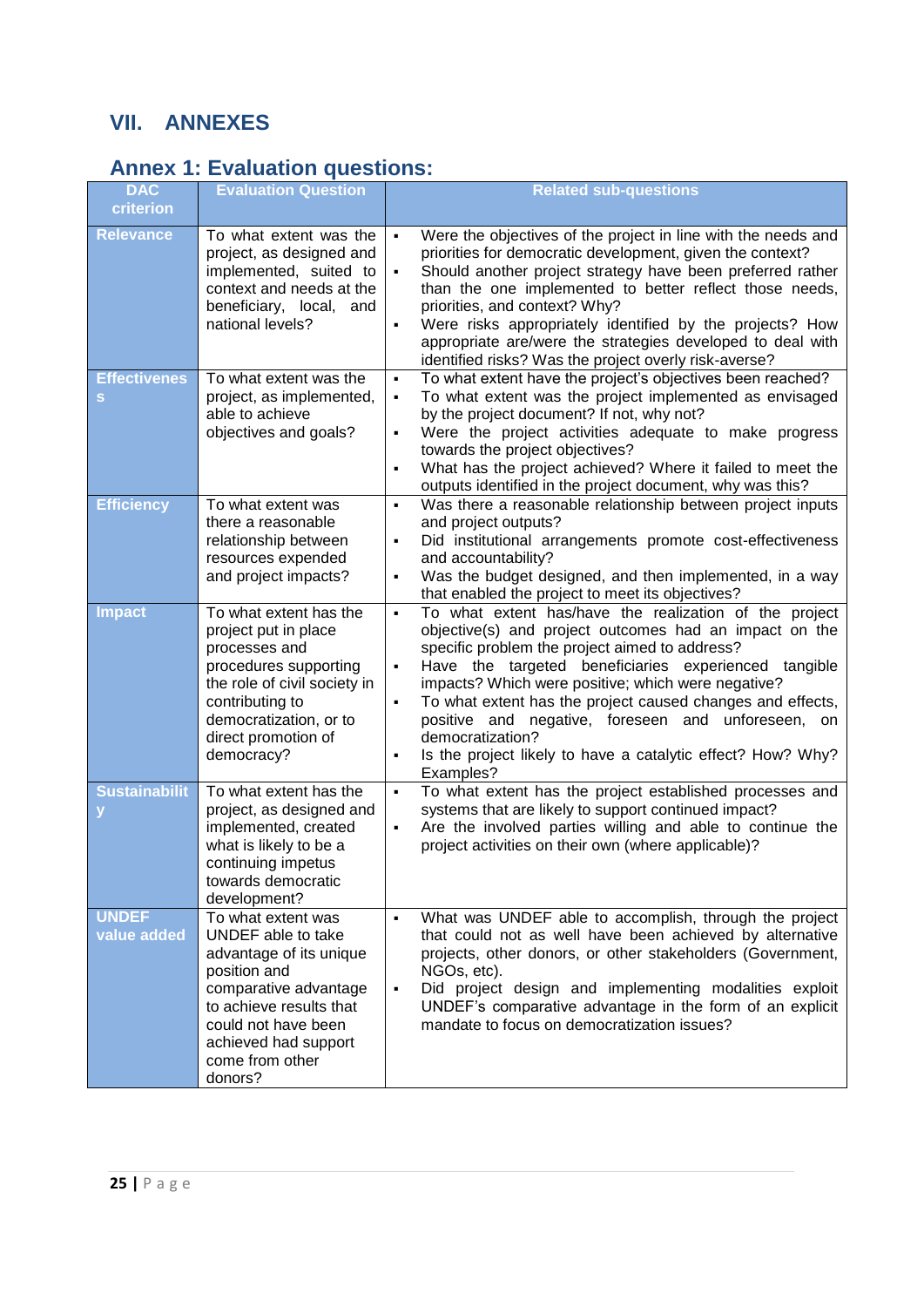## <span id="page-28-0"></span>**Annex 2: Documents Reviewed:**

In addition to standard project documents submitted to UNDEF by INSP (original project document, mid-term and final review, the evaluation considered the following elements provided by INSP:

- Inter-Press Service/INSP Media Training Agenda, July 2010
- Presentation for First Annual Regional Meeting of African Street Papers, July 2010
- Electronic and paper versions of The Big Issue South Africa, The Big Issue Lagos, Homeless Talk, *Clin d'œil*, The Big Issue Malawi, The Big Issue Zambia ; electronic and paper versions of articles from [www.streetnewsservice.org.](http://www.streetnewsservice.org/)
- Business Plan "The Launch of the Nigerian Street Paper 2011", January 2011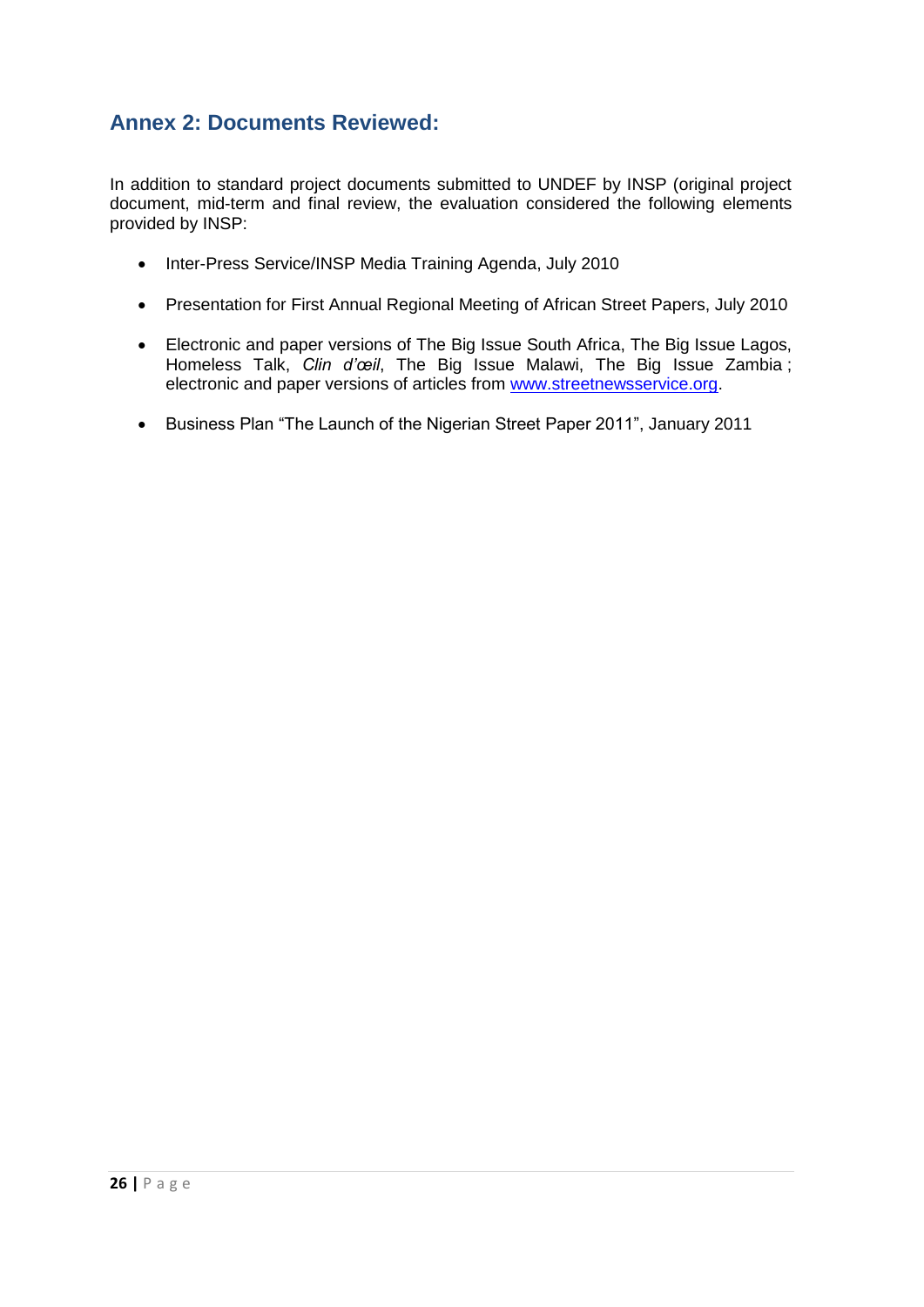# <span id="page-29-0"></span>**Annex 3: Persons Interviewed**

| <b>Name</b>                | <b>Position</b>                      |  |  |  |
|----------------------------|--------------------------------------|--|--|--|
| Anselme Karezeki           | Director, Clin d'Oeil, Burundi       |  |  |  |
| Belinda Mugwagwa           | Vendor Coordinator, Cape Town        |  |  |  |
| Chidiadi                   | Vendor Coordinator, Lagos            |  |  |  |
| Christopher Phwandaphwanda | Director, The Big Issue Malawi       |  |  |  |
| <b>Glenda Nevill</b>       | Editor, The Big Issue South Africa   |  |  |  |
| Greg                       | Journalist, Lagos                    |  |  |  |
| <b>Helen Harvey</b>        | Project Coordinator, INSP            |  |  |  |
| Lisa Maclean               | Director, INSP                       |  |  |  |
| S. Hazzan                  | IT Manager, The Big Issue Lagos      |  |  |  |
| Samba Yonga                | Editor, The Big Issue Lusaka         |  |  |  |
| <b>Shakes Dwangu</b>       | Vendor Coordinator, Cape Town        |  |  |  |
| Sven Mangels               | <b>Regional Trainer</b>              |  |  |  |
| Tenidola Awoyemi           | Director, The Big Issue Lagos        |  |  |  |
| <b>Trudy Vlok</b>          | Director, The Big Issue South Africa |  |  |  |
| <b>Vendors</b>             |                                      |  |  |  |
| China Dyantwi              | Cape Town                            |  |  |  |
| Clinton                    | Lagos                                |  |  |  |
| John                       | Lagos                                |  |  |  |
| Kanyesa Gotoya             | Cape Town                            |  |  |  |
| Mavis Mangqasana           | Cape Town                            |  |  |  |
| Pat                        | Lagos                                |  |  |  |
| Pina Ncata                 | Cape Town                            |  |  |  |